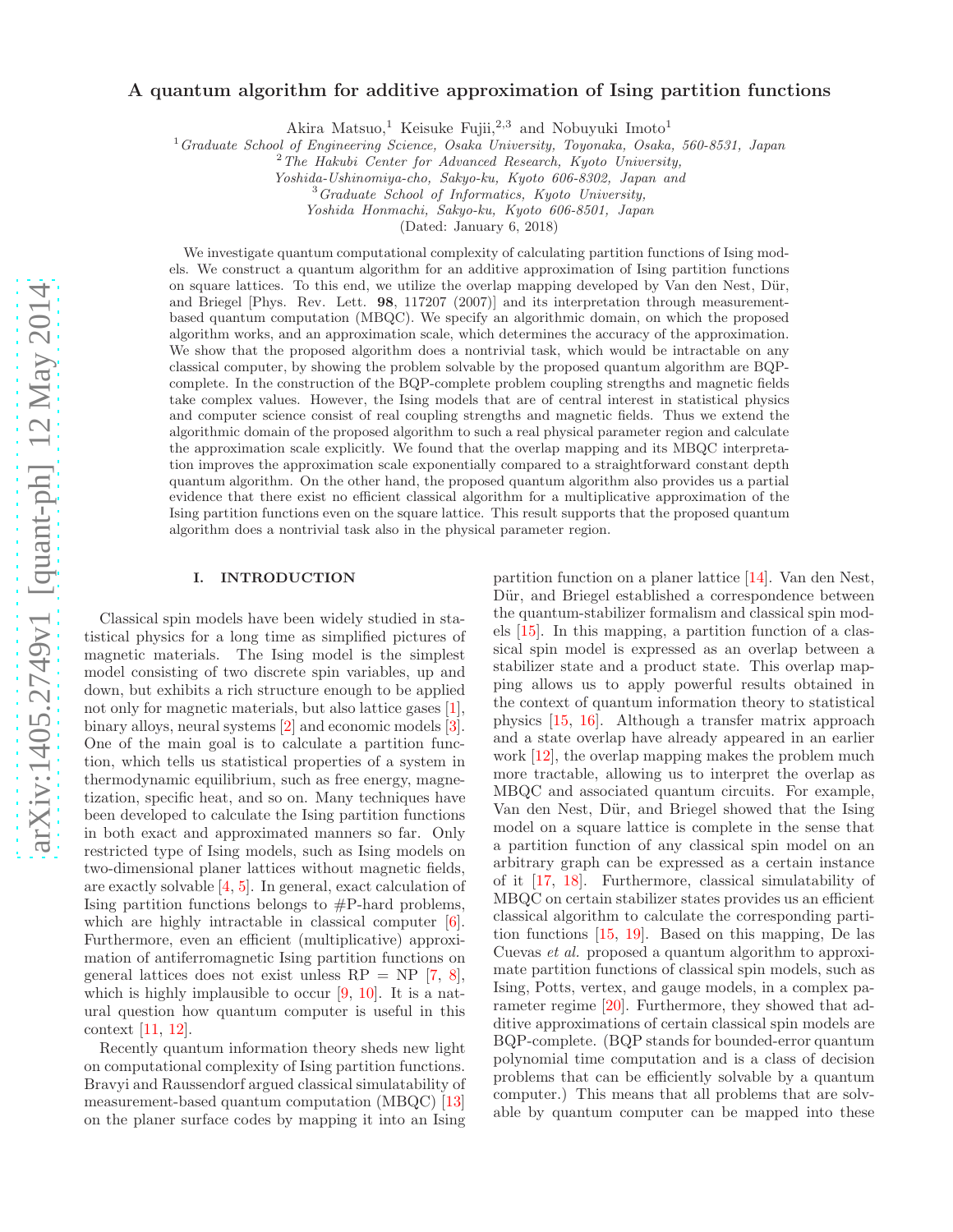problems. The consequences of this result are twofold. Firstly, at least for these types of classical spin models, we can utilize a quantum computer to estimate their partition functions efficiently. Secondary, BQP-completeness implies that there is less possibility to do this task on a classical computer. (If it is possible, we can simulate a quantum computer by a classical computer, which is highly implausible.

Besides, quantum computational complexity of not only Ising partition functions but also link invariants such as Jones and Tutte polynomials has been argued also in the circuit models  $[21-25]$ , and their additive approximations have been shown to be BQP-complete. Recently a sampling problem related to Ising partition functions has been shown to be intractable on any classical computer, while it can be done by using commutable quantum circuits [26], so-called instantaneous quantum polynomial time computation (IQP), which seems to be much weaker than universal quantum computation [27]. These results provide a clew to understand not only complexity of calculating classical spin models but also problems that are solvable by a quantum computer and the origin of quantum a speedup.

In this paper, we further investigate complexity of calculating Ising partition functions based on the overlap mapping [15] and its interpretation through MBQC. We specifically consider a quantum algorithm that approximates Ising partition functions on square lattices, where each instance of the problem is encoded into the coupling strengths and magnetic fields. In this sense, the present work is complimentary to those works done in Ref. [20, 28], in which instances of the problem is encoded into topology of the graphs taking the coupling strengths and magnetic fields homogeneously. Furthermore, we specify a domain, on which the proposed quantum algorithm works, and an approximation scale, which determines the accuracy of the additive approximation. We also provide a proof that the problem solved by the proposed quantum algorithm is BQP-hard. This indicates that the proposed quantum algorithm does a nontrivial task, which would be intractable on any classical computer.

We also establish a way to approximate general Ising partition functions including real coupling strengths and magnetic fields, which are especially of interest in statistical physics. In such a physical parameter region, the gate operations done by MBQC are not unitary anymore, and linear operators in general. Thus we construct a quantum algorithm that approximates such linear operators following the methods taken in Refs. [21, 23]. This allows us to clarify the approximation scale for general coupling strengths and magnetic fields.

We should note that a related work has been done by Iblisdir et al. recently [25]. In their work, certain types of quantum circuits are mapped into the Ising partition functions on square lattices. Specifically, they utilize a transfer matrix approach to map quantum circuits into the Ising partition functions. (A similar approach has been also taken in an earlier work [12].) The construction of the quantum algorithm in this work can be regarded as a measurement-based version of these works, which would be simpler for people who are familiar with MBQC. They have also considered approximation of the Ising partition functions with real coupling strengths and magnetic fields, while a rather different approach, analytic continuation, was taken (see also a related work [11]). Instead of analytic continuation, we here straightforwardly simulate linear operators by using unitary circuits. Since the proposed quantum algorithm provides the approximation scale explicitly for all parameter region, the proposed quantum algorithm allows us to compare the performances. Furthermore, the quantum circuits that approximate the physical Ising partition functions are also provide explicitly, which would be helpful to understand performance of the proposed quantum algorithm in the physical parameter region.

Unfortunately, it is still unknown whether or not the proposed quantum algorithm does a nontrivial task in the physical parameter region. However, we also provides a partial evidence that a multiplicative approximation of the Ising partition functions in the physical parameter region cannot be attained by any classical computer unless the polynomial hierarchy collapses at the third level. This result strongly supports that the proposed quantum algorithm actually does a nontrivial task even in the physical parameter region. We believe these quantum algorithms in the real parameter regime and their approximation scales provide an essential clue to understand potential of quantum computation in solving problems that takes an important role in combinatorial optimization problems.

The rest of the paper is organized as follows. In Sec. II, we review the correspondence between the quantum stabilizer formalism and the Ising partition functions with fixing the notations. In Sec. III, we propose a quantum algorithm that approximates the Ising partition functions on square lattices. We also show that the proposed quantum algorithm solves a BQP-complete problem and hence does a nontrivial task, which would be intractable on any classical computer. In Sec. IV, we extend the domain of the proposed quantum algorithm to general coupling strengths and magnetic fields, which include real parameters. We calculate the approximation scale of the quantum algorithm in this domain and argue the performance of the proposed quantum algorithm in the physical parameter region. Section  $V$  is devoted to conclusions and discussions.

# II. QUANTUM FORMULATION OF ISING MODEL

In this section, we briefly review the correspondence between the quantum-stabilizer formalism and Ising partition functions with fixing the notations. We consider a classical Ising model defined on a graph  $G = (V, E)$  with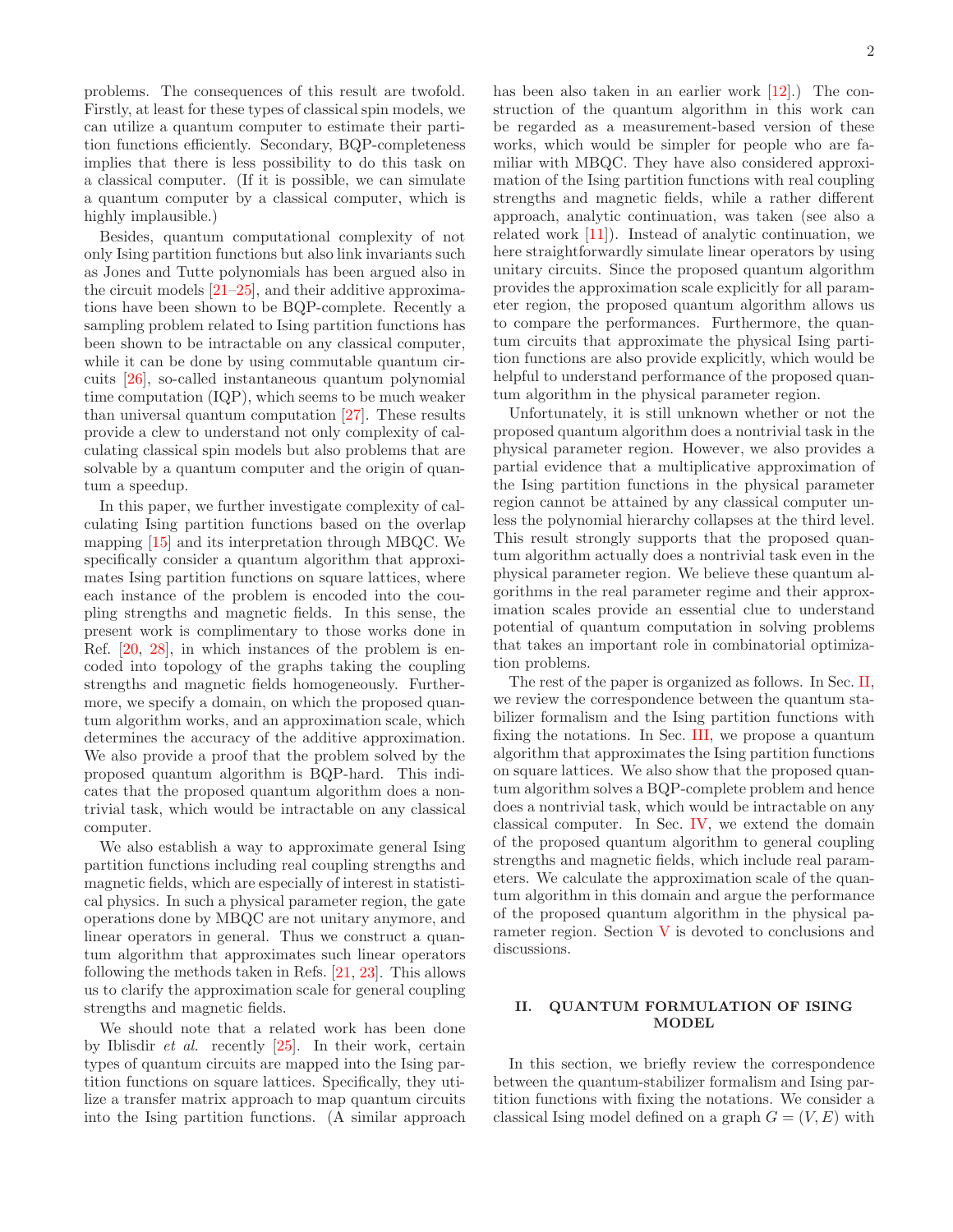V and E being sets of vertices and edges, respectively. The Ising model consists of classical two-state spin variables  $\sigma_a = \pm 1$  defined on each vertex  $a \in V$  of the graph G. Two spins  $\sigma_a$  and  $\sigma_b$  connected by an edge  $\{a, b\} \in E$ interact with each other by a coupling strength  $J_{ab}$ . Furthermore, each spin  $\sigma_a$  is subjected to a local magnetic field  $h_a$ . The Hamiltonian of the system is given by

$$
H_G(\boldsymbol{\sigma}) = -\sum_{\{a,b\} \in E} J_{ab} \sigma_a \sigma_b - \sum_{a \in V} h_a \sigma_a, \qquad (1)
$$

where  $\sigma$  indicates a spin configuration. The partition function is defined by

$$
Z_G = \sum_{\sigma} e^{-\beta H_G(\sigma)}, \tag{2}
$$

where the summation  $\sum_{\sigma}$  is taken over all spin configurations, and  $\beta$  is the inverse temperature,  $\beta = 1/k_BT$ , with  $k_B$  and T being the Boltzmann constant and the temperature, respectively.

We express the partition function as an inner product between a product state and a stabilizer state [17]. We first define the stabilizer state, which is described as a graph state associated with another graph  $\tilde{G}$ . The graph  $G = (V, E)$ , which we call a decorated graph, is defined by adding a vertex on each edge of the graph  $G$  as shown in Fig. 1. The decorated graph  $G$  has  $|V| = |V| + |E|$  vertices and  $|E| = 2|E|$  edges. The set of vertices  $\tilde{V}$  is defined by  $\tilde{V} = V \cup V_E$ , where  $V_E = \{e_{ab} | \{a, b\} \in E\}$  corresponds to the set of vertices added on the edges. The set of edges  $\tilde{E}$  is defined by  $E = \{ \{a, e_{ab} \} \mid a, b \in V, e_{ab} \in V_E \}.$  Assigning a qubit on each vertex in  $V$ , we define a  $|V|$ -qubit stabilizer state:

$$
|\varphi_{\tilde{G}}\rangle = 2^{-|V|/2} \sum_{\mathcal{S}} \bigotimes_{e_{ab} \in V_E} |s_a \oplus s_b\rangle \bigotimes_{a \in V} |s_a\rangle , \quad (3)
$$

where  $s_a = 0, 1, \sum_{\mathcal{S}} s$  is taken over all configurations of  $s \equiv \{s_a\}$ , and  $s_a \oplus s_b$  denotes the addition modulo 2. The binary variable  $s_a = 0, 1$  is related with the Ising spin  $\sigma_a = \pm 1$  later. The qubits belonging to V and  $V_E$ are referred to as vertex and edge qubits, respectively. We can easily confirm  $|\varphi_{\tilde{G}}\rangle$  is a stabilizer state, since it can be obtained as

$$
|\varphi_{\tilde{G}}\rangle = \left[\prod_{a \in V} \prod_{e \in \tilde{\mathcal{N}}_a} \Lambda_{a,e}(X)\right] \bigotimes_{a \in V} |+\rangle \bigotimes_{e \in V_E} |0\rangle ,\qquad (4)
$$

where  $\Lambda_{i,j}(A)$  indicates the controlled-A gate between qubit *i* (control) and *j* (target), and  $\tilde{\mathcal{N}}_a \subseteq V_E$  denotes the set of vertices adjacent to vertex  $a \in V$  on the decorated graph  $\tilde{G}$ . Let  $|\tilde{G}\rangle$  be the graph state associated with the graph G [29]. Using the equality  $\Lambda_{i,j}(X) = H_j \Lambda_{i,j}(Z) H_j$ ,  $|\varphi_{\tilde{G}}\rangle$  is related with the graph state  $|G\rangle$  as follows:

$$
|\varphi_{\tilde{G}}\rangle = \left(\prod_{e_{ab}\in V_E} H_{e_{ab}}\right) \left[\prod_{a\in V} \prod_{e\in \tilde{\mathcal{N}}_a} \Lambda_{a,e}(Z)\right] |+\rangle^{\otimes |V|+|V_E|}
$$

$$
= \left(\prod_{e_{ab}\in V_E} H_{e_{ab}}\right) |\tilde{G}\rangle ,\qquad (5)
$$

where  $H_{e_{ab}}$  is the Hadamard gate acting on edge qubit on  $e_{ab}$ .

Next we define a product state with which the stabilizer state  $|\varphi_{\tilde{G}}\rangle$  is taken an inner product:

$$
|\alpha\rangle = \bigotimes_{e_{ab}\in V_E} H |\alpha_{e_{ab}}\rangle \bigotimes_{a\in V} |\alpha_a\rangle ,
$$
 (6)

where the single-qubit states are defined as

$$
\langle \alpha_{e_{ab}} \vert = \frac{e^{\beta J_{ab}} \langle 0 \vert_{e_{ab}} + e^{-\beta J_{ab}} \langle 1 \vert_{e_{ab}}}{\sqrt{\left| e^{\beta J_{ab}} \right|^2 + \left| e^{-\beta J_{ab}} \right|^2}},\tag{7}
$$

$$
\langle \alpha_a \vert = \frac{e^{\beta h_a} \langle 0 \vert_a + e^{-\beta h_a} \langle 1 \vert_a}{\sqrt{\vert e^{\beta h_a} \vert^2 + \vert e^{-\beta h_a} \vert^2}},\tag{8}
$$

for all vertices  $e_{ab} \in V_E$  and  $a \in V$ .

Now we relate the Ising partition function with the inner product between the product state  $|\alpha\rangle$  and the graph state  $|\tilde{G}\rangle$  as follows:

$$
Z_G = \Delta_o \left( \bigotimes_{e_{ab} \in V_E} \langle \alpha_{e_{ab}} | \bigotimes_{a \in V} \langle \alpha_a | \right) | \varphi_{\tilde{G}} \rangle
$$
  
=  $\Delta_o \langle \alpha | \tilde{G} \rangle$ , (9)

where the approximation scale  $\Delta_0$  is defined by

$$
\Delta_{\text{o}} = 2^{|V|/2} \prod_{\{a,b\} \in E} \sqrt{|e^{\beta J_{ab}}|^2 + |e^{-\beta J_{ab}}|^2}
$$

$$
\times \prod_{a \in V} \sqrt{|e^{\beta h_a}|^2 + |e^{-\beta h_a}|^2}.
$$
(10)

Eq. (9) can be understood as follows. The stabilizer state  $|\varphi_{\tilde{G}}\rangle$  (or the graph state  $|G\rangle$ ) has information of the geometry of the Ising interactions. More precisely, each vertex qubit has a superposition of spin up and down states, and each edge qubit encodes the information whether the two spins interacting with are parallel or antiparallel. Depending on the state of the vertex and edge qubits, weights  $e^{\pm \beta h_a}$  and  $e^{\pm \beta J_{ab}}$  are assigned by the product state through the inner product. Then, the superposition of all spin states is reduced to the summation over all spin configuration, which recovers the partition functions  $Z_G$  in the l.h.s. of Eq. (9).

Next we translate the overlap Eq. (9) into quantum computation, which is one of the most important task to establish a bridge between quantum computation and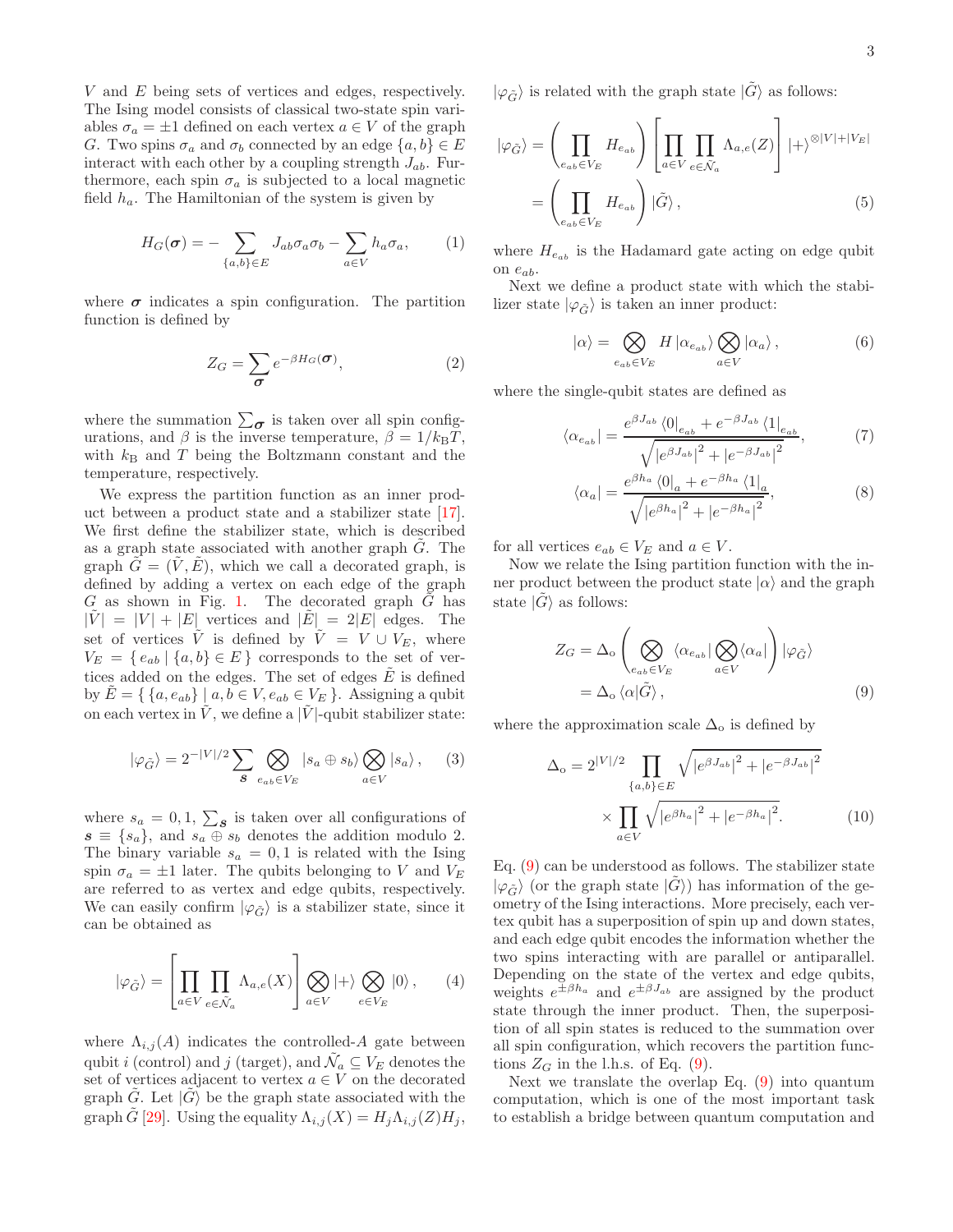

FIG. 1: The graph G, the corresponding decorated graph  $\tilde{G}$ , and the decorated graph state  $|\tilde{G}\rangle$  (from the left to the right). The partition function of the Ising model on a graph G is related with an inner product between the graph state  $|\tilde{G}\rangle$  and a product state  $|\alpha\rangle$  defined in Eqs. (6)-(8) with an approximation scale  $\Delta_{o}$ .

Ising partition functions. The states  $\langle \alpha_{e_{ab}} |$  and  $\langle \alpha_a |$  can be expressed by using unitary gates  $A_{e_{ab}}$  and  $A_a$  acting on the computational basis state respectively:

$$
\langle \alpha_{e_{ab}} | = \langle 0 | A_{e_{ab}}, \quad \langle \alpha_a | = \langle 0 | A_a, \tag{11}
$$

where we defined unitary gates

$$
A_{e_{ab}} = \frac{1}{\sqrt{|e^{\beta J_{ab}}|^2 + |e^{-\beta J_{ab}}|^2}} \begin{pmatrix} e^{\beta J_{ab}} & e^{-\beta J_{ab}} \\ (e^{-\beta J_{ab}})^* & -(e^{\beta J_{ab}})^* \end{pmatrix},
$$
  
\n
$$
A_a = \frac{1}{\sqrt{|e^{\beta h_a}|^2 + |e^{-\beta h_a}|^2}} \begin{pmatrix} e^{\beta h_a} & e^{-\beta h_a} \\ (e^{-\beta h_a})^* & -(e^{\beta h_a})^* \end{pmatrix}.
$$
  
\n(12)

$$
2 + |e^{-\beta h_a}|^2 \left( \left( e^{-\beta h_a} \right)^{1} - \left( e^{\beta h_a} \right)^{1} \right)
$$
\n(13)

Then, the product state  $|\alpha|$  can be rewritten as

$$
\langle \alpha | = \langle 0 |^{\otimes |V| + |E|} \left( \bigotimes_{e_{ab} \in V_E} A_{e_{ab}} H \right) \left( \bigotimes_{a \in V} A_a \right)
$$

$$
\equiv \langle 0 |^{\otimes |\tilde{V}|} A, \tag{14}
$$

where  $A$  is defined as a tensor product of single-qubit gates. On the other hand, by virtue of the properties of the graph state  $[30]$ , there exists a |V|-qubit unitary gate F such that

$$
|\tilde{G}\rangle = F\left|0\right>^{\otimes |\tilde{V}|}.\tag{15}
$$

Specifically, if the degree of the graph  $\tilde{G}$  is finite as considered here, F is a constant depth Clifford circuit consisting of Hadamard gates and controlled-Z gates. Then Eq. (9) is rewritten as

$$
Z_G = \Delta_o \left\langle 0 \right| \otimes |\tilde{V}| A F |0 \rangle^{\otimes |\tilde{V}|} . \tag{16}
$$

The quantum circuit AF consisting of only  $poly(|V|)$ quantum gates can be efficiently implemented on a quantum computer. The matrix element of  $AF$  can be estimated by using the Hadamard test (see e.g.  $[21-23]$ ) as shown in Fig. 2. More precisely, we can obtain an approximation c of  $\langle 0|^{\otimes |\tilde{V}|} A F |0\rangle^{\otimes |\tilde{V}|}$  within the following additive error:

$$
\left| c - \langle 0 |^{\otimes |\tilde{V}|} A F | 0 \rangle^{\otimes |\tilde{V}|} \right| \le \frac{1}{\text{poly}(|\tilde{V}|)}.
$$
 (17)

Accordingly the partition function of Eq. (9) can be efficiently approximated with an additive error  $\Delta_{\rm o}$ /poly(|V|).

The approximation scale  $\Delta_0$  of the above quantum algorithm is far from optimal, since we utilized only constant depth quantum circuits. By using the idea of MBQC, we can compress the number of qubits employed utilizing non-constant depth quantum circuits. This allows us to improve the approximation scale as follows. The overlap  $\langle \alpha | G \rangle$  is regarded as an MBQC implemented by the sequence of projections  $\alpha$  on the resource state  $|G\rangle$ . If the projection  $|\alpha|$  satisfies a certain condition such that the MBQC interpretation works appropriately, we can rewrite the overlap as teleportation-based  $n$ -qubit quantum computation

$$
\langle \alpha | \tilde{G} \rangle = 2^{-(|\tilde{V}| - n)/2} \langle 0 |^{\otimes n} U | 0 \rangle^{\otimes n}, \tag{18}
$$

where  $U$  is a non-constant depth quantum circuit. Note that the number  $n$  of qubits in the r.h.s. are reduced compared to that  $|\tilde{V}|$  in the l.h.s. By using this identity, Eq. (9) can be rewritten as

$$
Z_G = \Delta \langle 0|^{\otimes n} U | 0 \rangle^{\otimes n},\tag{19}
$$

where an approximation scale is defined as  $\Delta \equiv$  $\Delta_0 2^{-(|\tilde{V}|-n)/2}$ . By using the hadamard test to evaluate the r.h.s., the partition function  $Z_G$  is approximated with an additive error  $\Delta / \text{poly}(n)$ . Note that the approximation scale  $\Delta$  is exponentially improved from  $\Delta_{\alpha}$ . On the other hand, computation time is increased only polynomially. Thus we can still obtain an exponential improvement of the accuracy of the approximation taking into account the computation time. A detail of embedding the Ising models in MBQC tells us the improved approximation scale and the algorithmic domain as seen below.

# III. A QUANTUM ALGORITHM FOR ISING PARTITION FUNCTIONS

In this section, we propose a quantum algorithm to approximate the partition function of the Ising model by establishing a mapping between a class of Ising models and MBQC.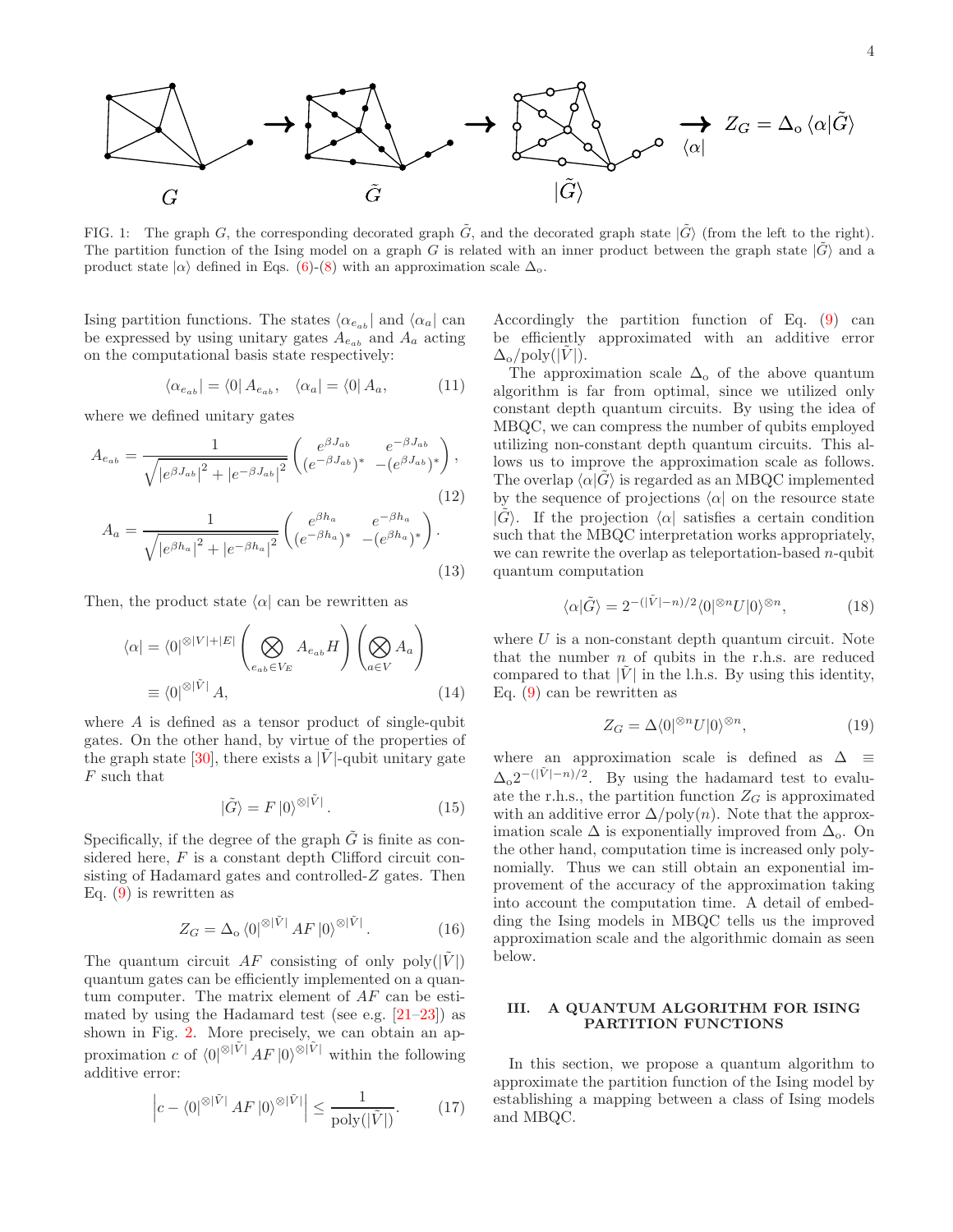

FIG. 2: The Hadamard test to estimate a matrix element  $\langle 0 \rangle^{\otimes n} U | 0 \rangle^{\otimes n}$  with an additive error  $1/\text{poly}(n)$ . The real and imaginary parts of the matrix element,  $\Re(\langle 0|^{\otimes n}U|0\rangle^{\otimes n})$  and  $\Im(\langle 0|^{\otimes n}U|0\rangle^{\otimes n})$  respectively, are estimated from the probability distributions of the Z-basis measurements in the circuits (a) and (b), respectively. Here  $\Re(\cdot)$  and  $\Im(\cdot)$  indicate the real and imaginary parts, respectively.



FIG. 3: (color online) (a) The graph  $G^{n \times m}$  on which the Ising model is defined. (b) The corresponding decorated graph state  $|\tilde{G}^{n \times m}\rangle$ . (c) The brickwork state  $|bw\rangle$  consisting of two-dimensional (2D) unit cells and one-dimensional (1D) unit cells at the top and bottom boundaries.

We consider an Ising model on an  $n \times m$  square lattice  $G^{n \times m}$  with  $m = \text{poly}(n)$  [see Fig. 3 (a)]. We define vertical and horizontal coupling strengths,  $J_{ab}^{\nu}$  and  $J_{ab}^{\nu}$ , for the vertical and horizontal edges  $\{a, b\}$ , respectively. The Hamiltonian is given by

$$
H_{G^{n\times m}}(\boldsymbol{\sigma})
$$
  
= 
$$
-\sum_{\{a,b\}\in E^{\vee}} J_{ab}^{\vee} \sigma_a \sigma_b - \sum_{\{a,b\}\in E^{\text{h}}} J_{ab}^{\text{h}} \sigma_a \sigma_b - \sum_{a\in V} h_a \sigma_a,
$$
 (20)

where  $E^{\rm v}$  and  $E^{\rm h}$  are the sets of vertical and horizontal edges, respectively. Specifically, we consider the following problem:

Problem 1 (Approximation of Ising partition functions) Consider an Ising model on an  $n \times m$  square lattice, where  $m = \text{poly}(n)$ . The magnetic fields  $\{\beta h_a\}$ and the vertical coupling strengths  $\{\beta J_{ab}^{\nu}\}$  are arbitrary imaginary numbers and the horizontal coupling strengths  $\{\beta J_{ab}^{\text{h}}\}$  are given by  $\{r_{ab}+i(2k_{ab}+1)\pi/4\}$ , where  $r_{ab}$  is a real number and  $k_{ab}$  is an integer. The problem is defined as an approximation of the partition function  $Z_{G^{n \times m}}$  of the given Ising Hamiltonian  $H_{G^{n \times m}}$  with an additive error  $\Delta$ /poly $(n)$ , where the approximation scale  $\Delta$  is given  $by \Delta = 2^{n(m+1)/2} \prod_{\{a,b\} \in E^{\text{h}}} \sqrt{\cosh(2r_{ab})}.$ 

In the following subsections, we will show two theorems:

Theorem 1 (Quantum algorithm) There exists an efficient quantum algorithm that solves Problem 1.

Theorem 2 (BQP-hardness) Problem 1 is BQPhard.

By combining these results, we will conclude the following theorem: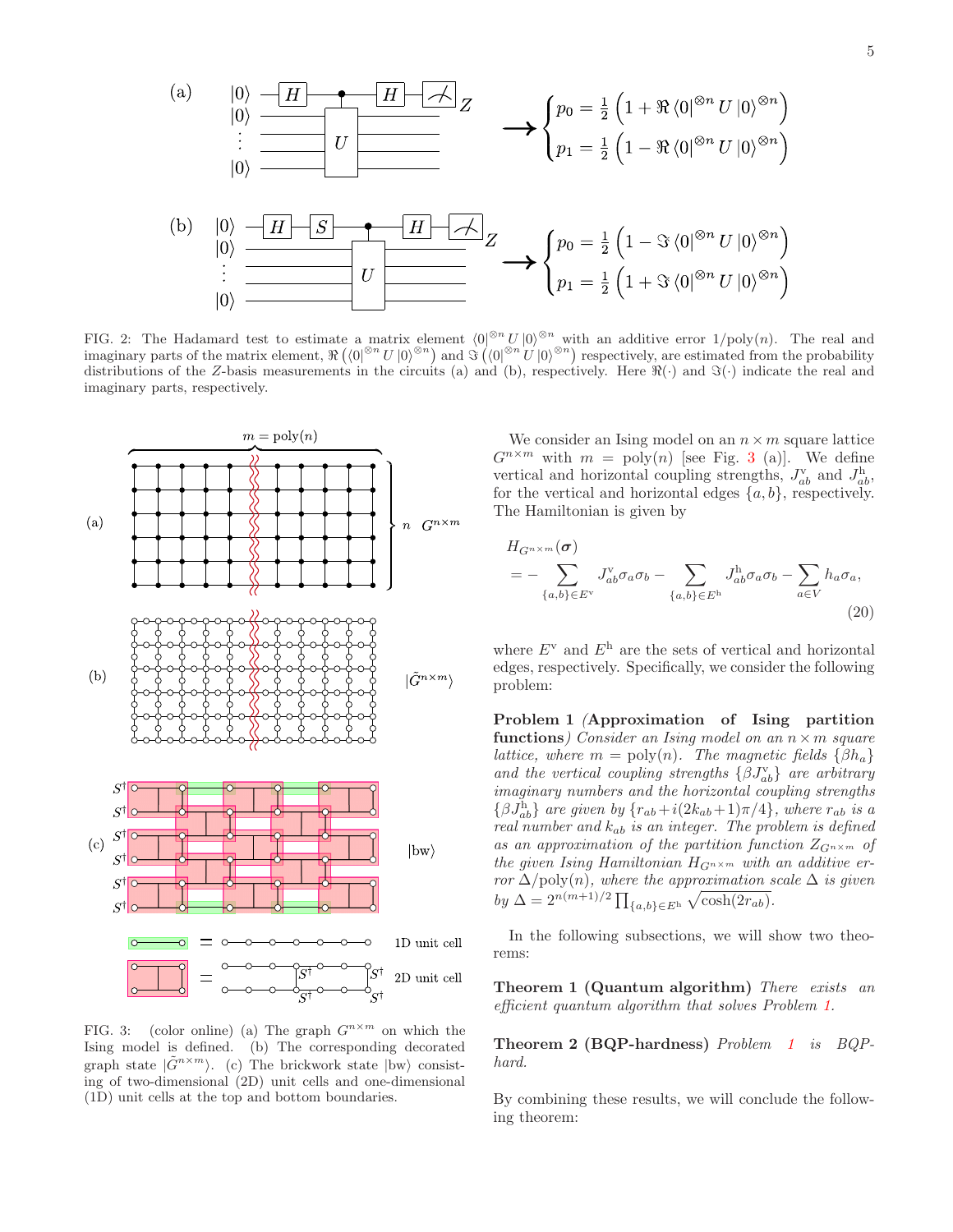Theorem 3 (BQP-completeness) Consider Problem 1 and  $|Z_{G^{n\times m}}|$  is promised to be either  $\leq \Delta/3$ or  $\geq 2\Delta/3$ . Then the problem to decide whether  $|Z_{G^{n\times m}}| \leq \Delta/3$  or not is BQP-complete.

### A. Construction of quantum algorithm (proof of Theorem 1)

In this subsection, we prove Theorem 1. We first construct a quantum algorithm which solves Problem 1. To this end, we interpret horizontal edges of the graph  $G^{n \times m}$ as wires of an n-qubit quantum circuit. According to the coupling strengths and magnetic fields, quantum gates are assigned on the wires from the left to the right as follow [see Fig. 4 (a)]:

- (i)  $H^{\otimes n}$  are assigned as initial gates.
- (ii) According to the vertical coupling strength  $\beta J_{ab}^{\nu}$ , A two-qubit gate  $U_{e_{ab}} \equiv e^{\beta J_{ab}^{\vee} Z_i Z_j}$  is assigned on the corresponding ith and jth wires. Since  $\beta J_{ab}^{\rm v}$  is an imaginary number,  $U_{e_{ab}}$  is a two-qubit unitary gate. Specifically, if  $\beta J_{ab}^{\rm v} = 0$ , an identity gate is assigned.
- (iii) According to the magnetic field  $\beta h_a$ , a single-qubit gate  $U_a \equiv H e^{\beta h_a Z_j}$  is assigned on the corresponding jth wire. Since  $\beta h_a$  is an imaginary number,  $U_a$  is a single qubit unitary gate.
- (iv) According to the horizontal coupling strength  $\beta J_{ab}^{\rm h}$ , we assign a single-qubit gate  $U_{e_{ab}} \equiv$  $e^{i(2k_{ab}+1)\pi/4}He^{i\xi_{ab}Z_j}$  on the corresponding jth wire. Here  $\xi_{ab} \in [-\pi/2, \pi/2]$  is an angle that satisfies  $\sin \xi_{ab} = (-1)^{k_{ab}+1} e^{-r_{ab}} / \sqrt{2 \cosh(2r_{ab})}.$  [Recall that  $\beta J_{ab}^{\rm h} = r_{ab} + i(2k_{ab} + 1)\pi/4.$
- (v) Repeat the steps (ii)-(iv) for each column of the decorated graph  $\tilde{G}^{n \times m}$  from the left to right.

After the above procedure, we obtain a quantum circuit

$$
\mathcal{C} = \left(\prod_{\eta \in \tilde{V}^{n \times m}}^{\rightarrow} U_{\eta}\right) H^{\otimes n},\tag{21}
$$

where the multiplication  $\vec{\prod}_{\eta \in \tilde{V}^{n \times m}}$  is performed over all vertices  $\eta \in \tilde{V}^{n \times m}$  of the decorated graph  $\tilde{G}^{n \times m}$  from the left to right columns. In the same column, the multiplications for vertical edge qubits are taken at first, and then those for vertex qubits are taken secondarily.

Next we will show that the quantum circuit  $\mathcal C$  is related to the partition function as

$$
Z_{G^{n\times m}} \propto \langle \alpha | \tilde{G}^{n\times m} \rangle \propto \langle 0 |^{\otimes n} C | 0 \rangle^{\otimes n} . \tag{22}
$$

We interpret the projection by  $\langle \alpha |$  as a sequence of measurements in MBQC, whose resource state is given by the graph state  $|\tilde{G}^{n\times m}\rangle$ . The measurements are assumed to be performed from the left to the right. (In the projection

 $\langle \alpha |$ , the measurement outcomes are always determined, and there is no feedforward in the present MBQC interpretation. Thus we chose a convenient measurement order, from the left to the right, without loss of generality.) As shown below, the projection by  $\langle \alpha |$  induces a sequence of unitary gates in a measurement-based way, which corresponds to the *n*-qubit quantum circuit  $\mathcal C$  constructed.

The projection  $\langle \alpha_{e_{ab}} | H = (e^{\beta J_{ab}^{\mathrm{v}}} \langle 0 | + e^{-\beta J_{ab}^{\mathrm{v}}} \langle 1 |) H / \sqrt{2} \rangle$ on the vertical edge qubit can be written as

$$
\langle \alpha_{e_{ab}} | H_{e_{ab}} \Lambda_{a, e_{ab}}(Z) \Lambda_{b, e_{ab}}(Z) | + \rangle_{e_{ab}} | \tilde{G}^{n \times m} \rangle_{e_{ab}} \rangle
$$
  
= 
$$
\frac{1}{\sqrt{2}} U_{e_{ab}} | \tilde{G}^{n \times m} \rangle_{e_{ab}} \rangle.
$$
 (23)

Here  $|\tilde{G}^{n \times m} \rangle_{e_{ab}}$  indicates a graph state associated with the decorated graph, where vertex  $e_{ab}$  and adjacent edges are deleted. This tells us that the projection on the vertical edge qubit on  $e_{ab}$  can be replaced by the twoqubit gate  $U_{e_{ab}} = e^{\beta J_{ab}^{\mathbf{v}} \tilde{Z}_i \tilde{Z}_j}$  on the corresponding wires as shown in Fig. 4 (b).

The projection on the vertex qubit is regarded as quantum teleportation, which propagates quantum information from the left to the right with a single-qubit unitary gate. The standard argument for MBQC [13] tells us the projection by  $\langle \alpha_a | = (e^{\beta h_a} \langle 0 | + e^{-\beta h_a} \langle 1 |)/\sqrt{2} \text{ results}$ in the single-qubit gate  $U_a = He^{\beta h_a Z_j}$ . The projection on the horizontal edge qubit is done with the Hadamard gate:

$$
\langle \alpha_{e_{ab}} | H
$$
  
=  $\left[ \cosh(\beta J_{ab}^{\text{h}}) \langle 0 | + \sinh(\beta J_{ab}^{\text{h}}) \langle 1 | \right] / \sqrt{\cosh(2r_{ab})}$   
=  $e^{i(2k_{ab}+1)\pi/4} \left( e^{i\xi_{ab}} \langle 0 | + e^{-i\xi_{ab}} \langle 1 | \right) / \sqrt{2}.$  (24)

Recall that  $\xi_{ab} \in [-\pi/2, \pi/2]$  and satisfies that  $\sin \xi_{ab} =$  $(-1)^{k_{ab}+1}e^{-r_{ab}}/\sqrt{2\cosh(2r_{ab})}$ . Similarly to the previous case, this projection results in a single-qubit gate  $U_{e_{ab}} =$  $e^{i(2k_{ab}+1)\pi/4}He^{i\xi_{ab}Z_j}.$ 

By repeatedly using the above arguments, we obtain a unitary gate

$$
\prod_{a \in V_r} U_a^{\dagger} \left( \prod_{\eta \in \tilde{V}^{n \times m}}^{\rightarrow} U_\eta \right), \tag{25}
$$

where  $V_r$  is the set of n vertices of the right boundary of G. The initial state of MBQC is  $|+\rangle^{\otimes n} = H^{\otimes n}|0\rangle^{\otimes n}$ , and hence the Hadamard gates are implemented on  $|0\rangle^{\otimes n}$  as initial gates. The readout of the output qubits are done by the projections  $\bigotimes_{a\in V_r} \langle \alpha_a| = \bigotimes_{a\in V_r} (\langle 0|A_a) \text{ on vertex} \rangle$ qubits at the right boundary. Since  $A_a = U_a = He^{\beta h_a Z_j}$ ,  $U_a^{\dagger}$  and  $A_a$  are canceled out. This yields the following relation

$$
Z_{G^{n \times m}} = \Delta_{\text{o}} \langle \alpha | \tilde{G}^{n \times m} \rangle \propto \langle 0 |^{\otimes n} C | 0 \rangle^{\otimes n}, \qquad (26)
$$

where  $\Delta_{\rm o} = 2^{|V|+|V_E|/2} \prod_{\{a,b\} \in E^{\rm h}} \sqrt{\cosh(2r_{ab})}$ . Since the probability amplitude of the resource state is reduced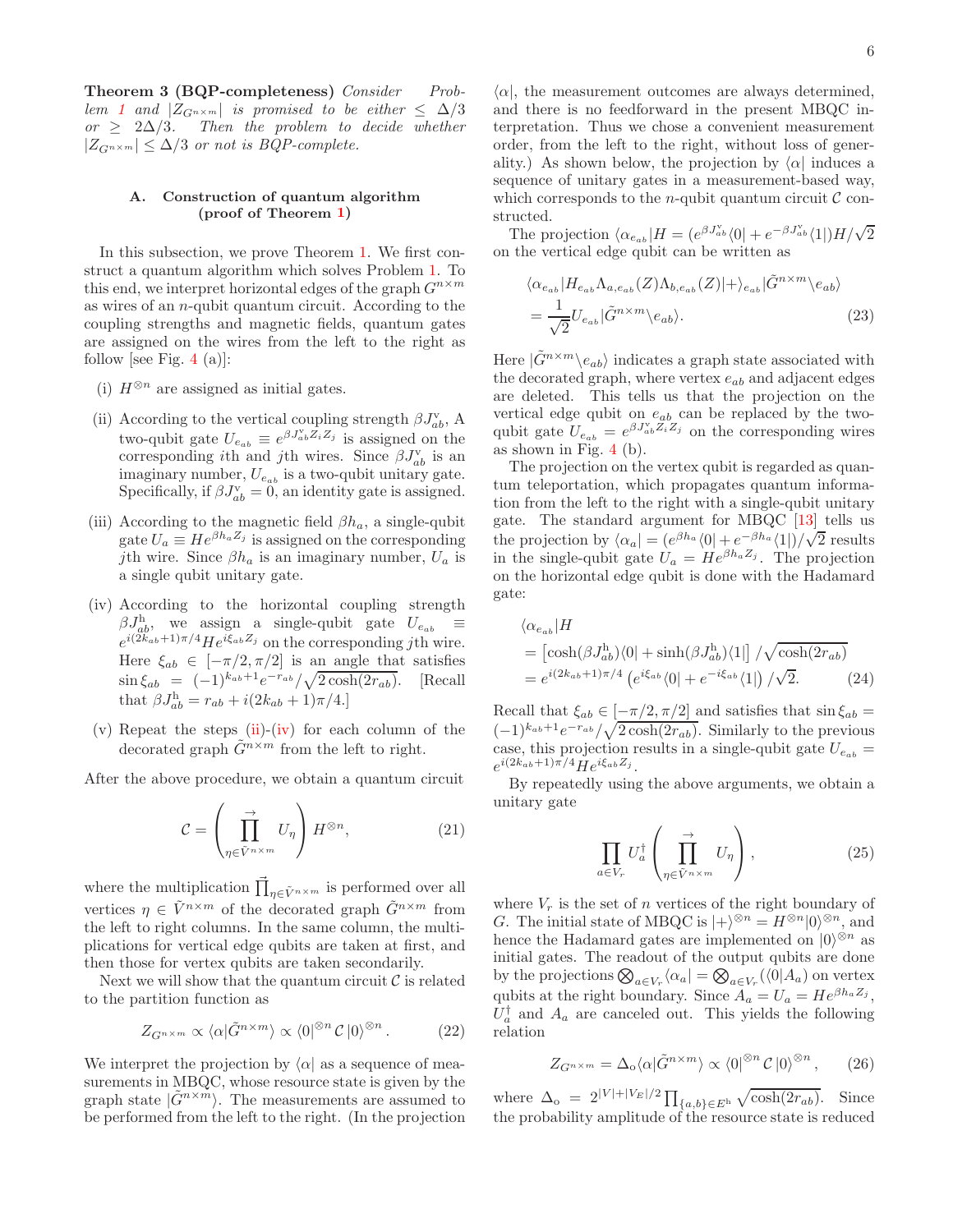

 $(d)$  $e^{i(2k_{ab}+1)\pi/4}He^{i\xi_{ab}Z_j}$ 

FIG. 4: (color online) The left figures show the parameters of the Ising model. The middle figures show the projections made on the graph state. The right figures show the resulting quantum gates. (a) The whole pictures of constructing the quantum circuits. (b) The vertical coupling strength and the resulting two-qubit gate. (c) The magnetic field and the resulting single-qubit gate. (d) The horizontal coupling strength and the resulting single-qubit gate.

by 2<sup>−</sup>1/<sup>2</sup> for each projection in MBQC, we obtain

G

 $J_{ab}^{\rm h}$ 

 $h_{\alpha}$ 

 $(a)$ 

 $(b)$ 

 $(c)$ 

$$
\langle \alpha | \tilde{G}^{n \times m} \rangle = 2^{-(|V| + |V_E| - n)/2} \langle 0 |^{\otimes n} C | 0 \rangle^{\otimes n} . \tag{27}
$$

Thus we conclude that

$$
Z_{G^{n \times m}} = \Delta \langle 0|^{\otimes n} C |0\rangle^{\otimes n}, \qquad (28)
$$

where we defined the approximation scale

$$
\Delta \equiv \Delta_0 2^{-(|V| + |V_E| - n)/2} \n= 2^{|V|/2 + n/2} \prod_{\{a,b\} \in E^{\text{h}}} \sqrt{\cosh(2r_{ab})}.
$$
\n(29)

The matrix element  $\langle 0 |^{\otimes n} C | 0 \rangle^{\otimes n}$  can be estimated with an additive error  $1/\text{poly}(n)$  using the Hadamard test (see Fig. 2), which utilizes the controlled- $\mathcal C$  gate. Accordingly the quantum algorithm consisting of the  $(n + 1)$ -qubit controlled- $\mathcal C$  gate and the single-qubit measurement for the Hadamard test approximates the partition function  $Z_{G^{n\times m}}$  with an additive error  $\Delta / \text{poly}(n)$ . While the approximation scale is improved exponentially compared to that  $\Delta_0$  for the constant depth algorithm, it is still unclear whether or not the constructed quantum algorithm do a nontrivial task, which would be intractable on any classical computer. To provide such an evidence, in the next subsection, we will show Problem 1 is BQPhard (Theorem 2). That is, we can simulate an arbitrary quantum computation by calculating a partition function with a specific parameter in Problem 1.

### B. BQP-hardness

### (proof of Theorem 2)

 $He^{\beta h_a Z_j}$ 

In this subsection, we will prove Theorem 2, that is, BQP-hardness of Problem 1. We define a subproblem of Problem 1:

Problem 2 (BQP-hard subproblem) Consider an Ising model on  $G^{n \times m}$  and the corresponding decorated graph state  $|\tilde{G}^{n\times m}\rangle$ . The magnetic fields are taken homogeneously as  $\beta h_a = i\pi/4$ . The vertical coupling strengths  $\{\beta J_{ab}^{\nu}\}$  are chosen to be 0 or  $i\pi/4$ . The  $horizontal\ \ coupling\ \ strengths\ \ \{\beta J_{ab}^{\rm h}\}\ \ are\ chosen\ \ to\ \ be$  $i\pi/4$  or  $\Omega = \ln(\sqrt{2} + 1)/2 + i\pi/4$ . Then the problem is defined as an approximation of the partition function  $Z_{G^{n\times m}}$  of the given Ising Hamiltonian  $H_{G^{n\times m}}$  with an additive error  $\Delta/\text{poly}(n)$ . The approximation scale is defined to be  $\Delta = 2^{n(m+1)/2+\#\Omega/4}$  with  $\#\Omega$  being the number of the horizontal couplings of  $\Omega$ .

Below, we will show Problem 2 is BQP-hard. We use the fact that approximation of a matrix element  $\langle 0 |^{\otimes n} U | 0 \rangle^{\otimes n}$  of an n-qubit unitary circuit U with an additive error  $O(1/\text{poly}(n))$  is BQP-hard [21, 31, 32]. This is also the case when  $U$  consists of a polynomial number of nearest-neighbor two-qubit gates acting on a one-dimensional array of qubits. We have already established the relation between the partition function  $Z_{G^{n \times m}}$ and the quantum circuit  $\mathcal C$  as given in Eq. (28). Thus the goal here is to show that an arbitrary unitary circuit U can be constructed by  $\mathcal C$  with specific coupling strengths and magnetic fields. This can be shown by using universality of MBQC on certain resource states with a re-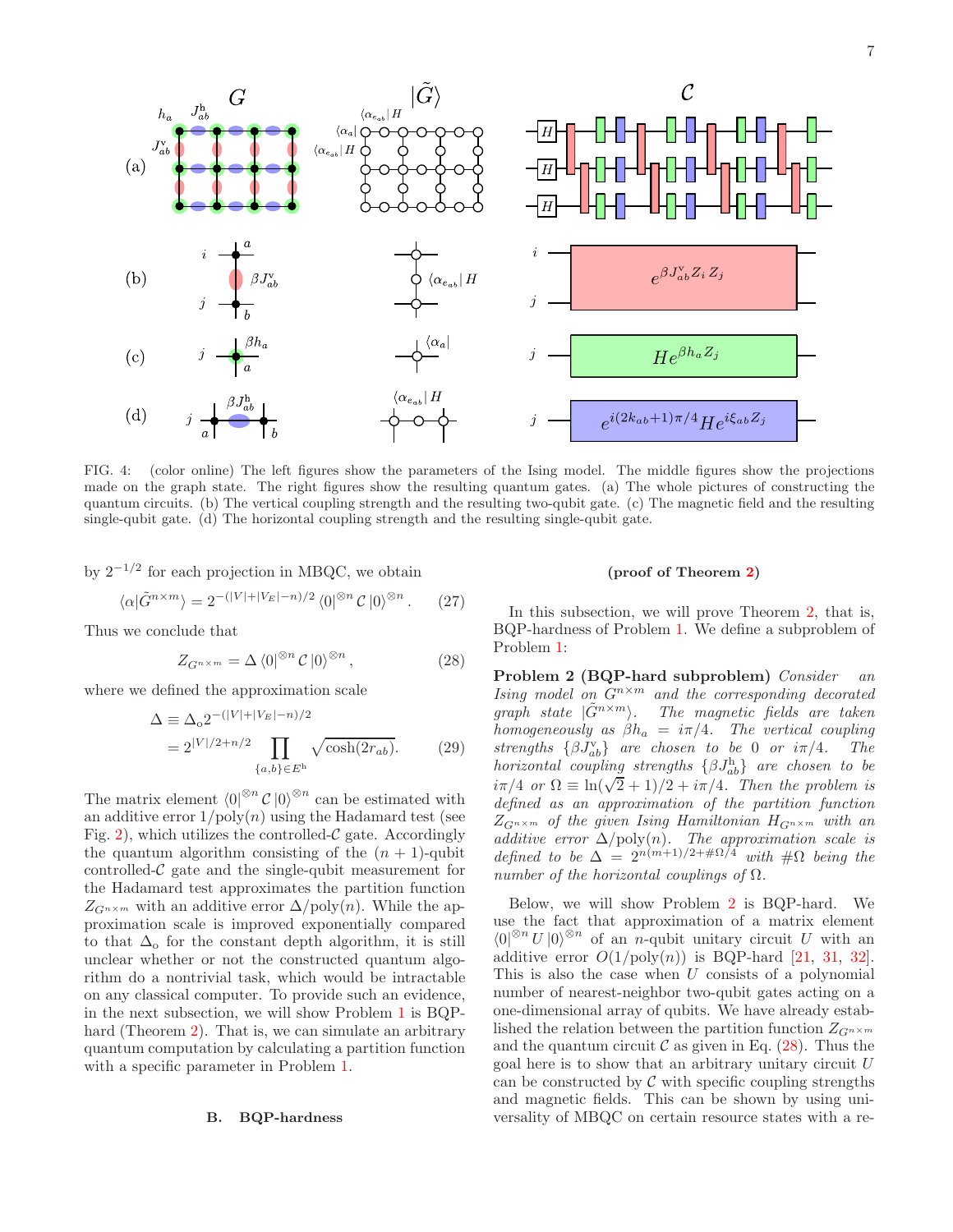FIG. 5: An example of the brickwork states.



FIG. 6: The rules for transformations of graph states by Pauli-basis projections. (a) The projection  $\langle 0|$  on a vertical edge qubit. (b) The projection  $\langle Y_i |$  on an edge qubit. The state  $\langle Y_i | (j = 0, 1)$  is an eigenstate of the Pauli-Y operator with an eigenvalue  $(-1)^j$ , i.e.,  $\langle Y_j | \equiv (\langle 0 | - (-1)^j i \langle 1 |)/\sqrt{2} \rangle$ . The local Clifford gate  $SZ^j \otimes SZ^j$  is applied as a byproduct depending on the projected state  $\langle Y_j |$ . (c) A sequence of Y projections connects the neighboring qubits directly up to the Pauli-Z byproducts.

stricted type of projections, which are available in Problem 2. A brickwork state [33, 34], a type of graph states as shown in Fig. 5, is useful for this purpose, since we can show universality of MBQC on it with a restricted type of single-qubit measurements. Also in blind quantum computation, the single-qubit measurements that Alice can command Bob to do in secrecy is restricted. Thus a brickwork state is utilized to show capability of universal blind quantum computation using such a restricted type of measurements [34, 35].

In order to obtain the brickwork state, we transform the graph state by using the Pauli-basis projections [30, 36]. The transformation rules are summarized in Fig. 6. For example, the Z-basis projection (with eigenvalue  $+1$ ) removes the corresponding qubit the graph state as shown in Fig.  $6$  (a). The Y-basis projection (with eigenvalue  $+1$ ) connects the adjacent qubits directly up to the local Clifford byproduct operator  $S \otimes S$ , as shown in Fig. 6 (b), where  $S = diag(1, i)$ . Specifically, a sequence of the Y -basis projections on three neighboring qubits connects the adjacent qubits directly up to the local  $Z$  operator as shown in Fig.  $6$  (c).

We decompose  $\langle \alpha |$  as  $\langle \alpha | = \langle \gamma | \otimes \langle \delta |$ , where the projection  $\langle \gamma |$  is used to transform the graph state  $|\tilde{G}^{n \times m}\rangle$  into a brickwork state as follows. Let us consider a unit cell



FIG. 7: (color online) (a) The unit cell  $G^{2\times 15}$ . (b) The corresponding decorated graph state  $|\tilde{G}^{2\times15}\rangle$ . (c) Those qubits colored by green are deleted by the projections  $\langle 0|$ . (d) Those qubits colored by red and blue, corresponding to vertex and edge qubits, are projected by  $\langle Y_0|$  and  $\langle Y_1|$ , respectively. (e) After the projections, we obtain the 2D unit cell of the brickwork state up to local Clifford gates shown.

 $G^{2\times 15}$  of the square lattice  $G^{n\times m}$  and the corresponding decorated graph state  $|G\rangle$  as shown in Fig. 7 (a) and (b), respectively. We perform the  $\langle 0|$  projections on certain vertical edge qubits, which are colored green in Fig. 7 (c), to cut the corresponding edges. This is done by choosing the corresponding vertical coupling strengths to be  $\beta J_{ab}^{\rm v}=0$ . Next we perform the Y-basis projections on those qubits colored red and blue in Fig. 7 (d). Specifically, the red and blue colored qubits are projected by  $\langle Y_0 | \equiv (\langle 0 | -i \langle 1 | \rangle) / \sqrt{2}$  and  $\langle Y_1 | \equiv (\langle 0 | +i \langle 1 | \rangle) / \sqrt{2}$ , respectively. This is done by choosing the corresponding magnetic fields and coupling strengths to be  $\beta h_a = i\pi/4$  and  $\beta J_{ab}^{\text{h,v}} = i\pi/4$  respectively. By using the graph transformation rule shown in Fig. 6, we obtain a two-dimensional (2D) unit cell of the brickwork state as shown in Fig. 7 (e) up to local Clifford gates. If the above projections are made on the square lattice  $G^{n \times m}$ , the brickwork state with local Clifford gates is prepared as shown in Fig. 3 (c), which we define as  $|bw\rangle$ . At the top and bottom boundaries, one-dimensional (1D) unit cells are also appeared. (We can also consider a square lattice with a periodic boundary condition.)

These projections can be described as

$$
\langle \alpha | \tilde{G}^{n \times m} \rangle = (\langle \gamma | \otimes \langle \delta |) | \tilde{G}^{n \times m} \rangle = \Delta_{\rm t} \langle \delta | \text{bw} \rangle \qquad (30)
$$

where  $\Delta_t = 2^{-\#\gamma/2}$  with  $\#\gamma$  being the number of the qubits in  $\langle \gamma |$ , and  $\langle \delta |$  is a tensor product of the remaining horizontal edge qubits on the brickwork state.

The brickwork state  $|bw\rangle$  can be shown to be a universal resource for MBQC using a restricted type of measurements available in Problem 2:

# Lemma 1 (Universality of the brickwork state)

Let U be an arbitrary quantum circuit consisting of a polynomial number of nearest-neighbor two-qubit gates in one dimension. We can always find the horizontal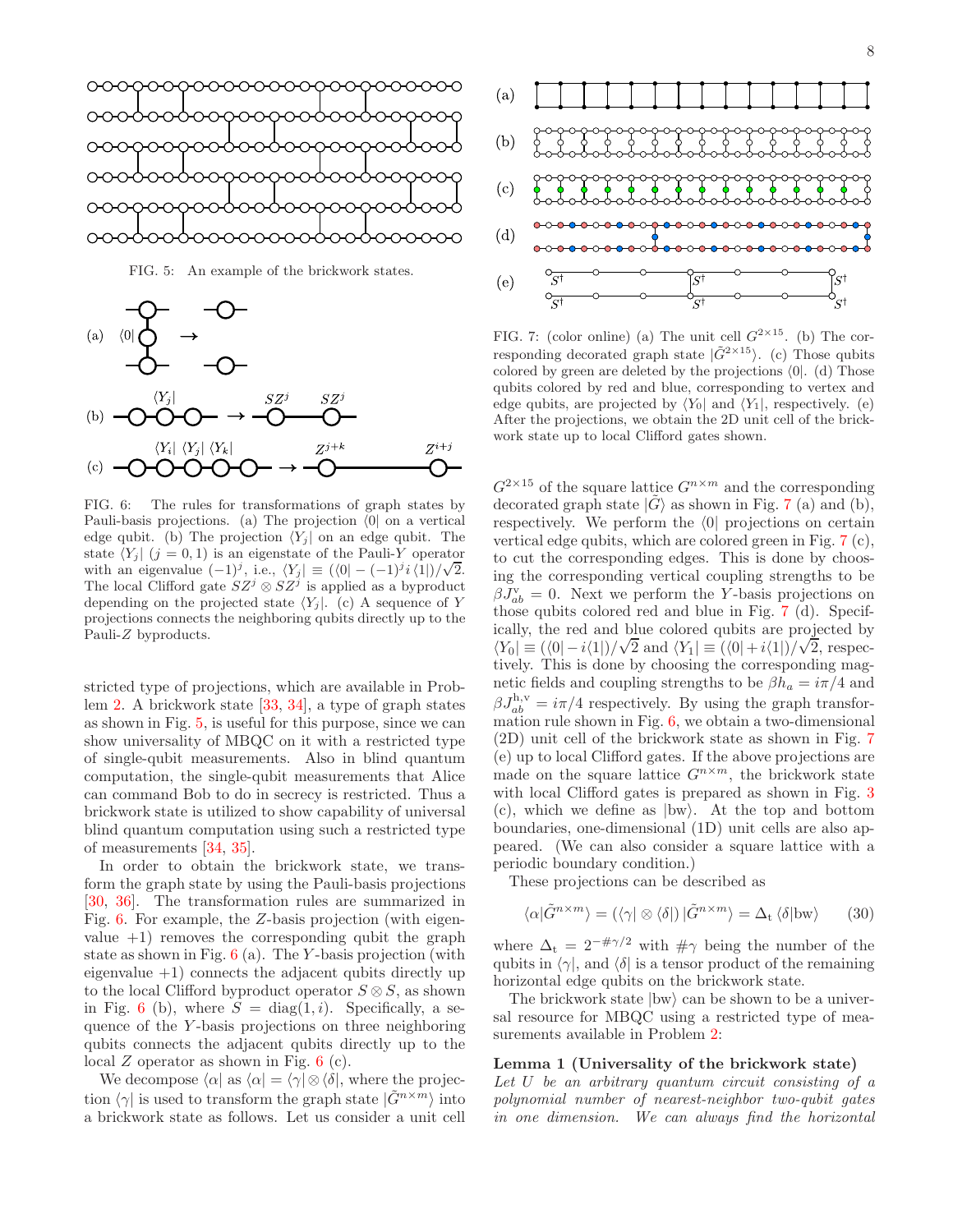coupling strengths  $\beta J_{ab}^{\text{h}} \in {\lbrace i\pi/4, \Omega \rbrace}$  for the unmeasured qubits, such that the projection  $\delta$  on them satisfies

$$
\left| \langle 0|^{\otimes n} U | 0 \rangle^{\otimes n} - \Delta_{\mathbf{c}}^{-1} \langle \delta | \mathbf{b} \mathbf{w} \rangle \right| \le \frac{1}{\text{poly}(n)},\tag{31}
$$

where  $\Delta_c = 2^{-(\#\delta - n)/2}$  with  $\#\delta$  being the number of the qubits in  $\langle \delta |$ .

Proof of Lemma 1: It is sufficient to show that a universal set of gates can be implemented by choosing the remaining horizontal coupling strengths  $\beta J_{ab}^{\text{h}}$  from  $\{i\pi/4, \Omega\}$ . The horizontal coupling strength  $\beta \bar{J}_{ab}^{\text{h}} = i\pi/4$  corresponds to the projections by  $\langle \alpha_{e_{ab}} | H = \langle +|S, \text{ which re-} \rangle$ sults in HS gate through gate teleportation. Similarly, the horizontal coupling strength  $\beta J_{ab}^{\dagger} = \ln(\sqrt{2} + 1)/2 +$  $i\pi/4$  corresponds to the projections by  $\langle \alpha_{e_{ab}} | H = \langle +|T| \rangle$ , which results in  $HT$  gate through gate teleportation with  $T = \text{diag}(1, e^{i\pi/4})$ . [This can be confirmed by considering special instances of the previous case as shown in Fig. 4 (d).]

As for the 1D unit cell of the brickwork state lying at the boundaries, we can choose the coupling strengths such that the resulting single-qubit gate is an identity

gate as shown in Fig. 8 (a). Patterns of the horizontal coupling strengths for the 2D unit cell and the resulting two-qubit gates are shown in Fig. 8 (b)-(e). Specifically, the following two-qubit gates are realized:

$$
U_1 = Z \otimes Z,\tag{32}
$$

$$
U_2 = (Z \otimes Z) \left( Z \left( -\frac{\pi}{4} \right) \otimes I \right), \tag{33}
$$

$$
U_3 = (Z \otimes Z) \left( X \left( -\frac{\pi}{4} \right) \otimes I \right), \tag{34}
$$

$$
U_4 = (S^{\dagger} \otimes Z) \Lambda(Z) \left( X \left( -\frac{\pi}{4} \right) \otimes I \right) \Lambda(Z) (S^{\dagger} \otimes I), \tag{35}
$$

where  $X(\theta) \equiv e^{-i\theta X/2}$  and  $Z(\theta) \equiv e^{-i\theta Z/2}$ . By using these two-qubit gates, the identity gate is constructed as  $U_1^2$ . The single-qubit  $\pi/8$  gate is constructed as  $T = (U_1 U_2)^7$  up to a global phase.  $Z(k\pi/4)$  and  $X(k\pi/4)$ gates for an integer  $k = 0, 1, \ldots, 7$  are constructed as  $Z(k\pi/4) = (U_1U_2)^{8-k}$  and  $X(k\pi/4) = (U_1U_3)^{8-k}$ , respectively. The Hadamard gate is constructed as  $H =$  $Z(\pi/2)X(\pi/2)Z(\pi/2)$ . The controlled-NOT gate is constructed as

$$
\Lambda_{2,1}(X) = \left(X\left(\frac{\pi}{2}\right)\otimes I\right)\left(Z\left(\frac{\pi}{2}\right)\otimes Z\left(-\frac{\pi}{2}\right)\right)U_4U_1U_4\left(Z\left(\frac{\pi}{2}\right)\otimes I\right).
$$
\n(36)

Since a universal gate set  $\{T, H, \Lambda(X)\}\$  [32] is constructed, the gate set  $\{U_1, U_2, U_3, U_4\}$  is also a universal set of gates. This guarantees that the matrix element  $\langle 0|^{\otimes n} U | 0 \rangle^{\otimes n}$  can be decomposed into a polynomial number of elementary gates  $\{U_1, U_2, U_3, U_4\}$  in the sense of an approximation by the Kitaev-Solovay algorithm [32]. This yields

$$
\left| \langle 0 |^{\otimes n} U | 0 \rangle^{\otimes n} - \Delta_{\mathsf{c}}^{-1} \langle \delta | \mathsf{bw} \rangle \right| \le \frac{1}{\text{poly}(n)},\tag{37}
$$

where  $\Delta_c = 2^{-(\#\delta - n)/2}$  meaning that the probability amplitude is factored by  $2^{-1/2}$  at each projections except for the projections for the final readouts of n qubits.  $\Box$ 

By using Lemma 1 and Eqs.  $(9)$  and  $(30)$ , we conclude that

$$
\left| \Delta^{-1} Z_{G^{n \times m}} - \langle 0 |^{\otimes n} U | 0 \rangle^{\otimes n} \right| \le \frac{1}{\text{poly}(n)} \tag{38}
$$

and  $\Delta = \Delta_c \Delta_t \Delta_o = 2^{|V|/2 + \# \Omega/4 + n/2}$ . This indicates that if we have an approximation  $Z_{G^{n \times m}}^{ap}$  of the partition function  $Z_{G^{n\times m}}$  with an additive error  $\Delta/\text{poly}(n)$ , then it satisfies

$$
\left|\Delta^{-1}Z_{G^{n \times m}}^{\text{ap}} - \langle 0|^{\otimes n} U |0\rangle^{\otimes n}\right| \le \frac{1}{\text{poly}(n)}.\tag{39}
$$

This leads that Problem 2 is BQP-hard and hence can simulate an arbitrary quantum computation. This completes the proof of Theorem 2.

From Theorems 1 and 2, we conclude that Problem 1 (and also Problem  $2$ ) – approximation of the partition functions of the Ising model on a square lattice with an additive error  $\Delta$ /poly(n)– is BQP-complete.

Problem 2 seems to be tight in the sense that some coupling strengths are prohibited, we could not show BQPhardness. If the horizontal coupling strength  $\Omega$  is prohibited the corresponding quantum circuit  $\mathcal C$  is a Clifford circuit, and hence is classically simulatable [32]. Similarly, if the vertical coupling strength  $i\pi/4$  is prohibited, the corresponding quantum circuit  $\mathcal C$  is decomposed into single qubit rotations without any interactions, which apparently is classically simulatable. If the vertical coupling strengths  $\beta J_{ab}^{\rm v} = 0$  is prohibited, each qubit interact with nearest-neighbor qubits at every step. Even in such a case, there is a possibility to show universality by using, for example, the scheme developed by Raussendorf [33], where spatially homogeneous operations with temporal modulations are cleverly employed for universal quantum computation. BQP-hardness in such a case is an open problem for a future work.

Finally, we mention another subproblem of Problem 1, which can also be utilized to show BQP-hardness: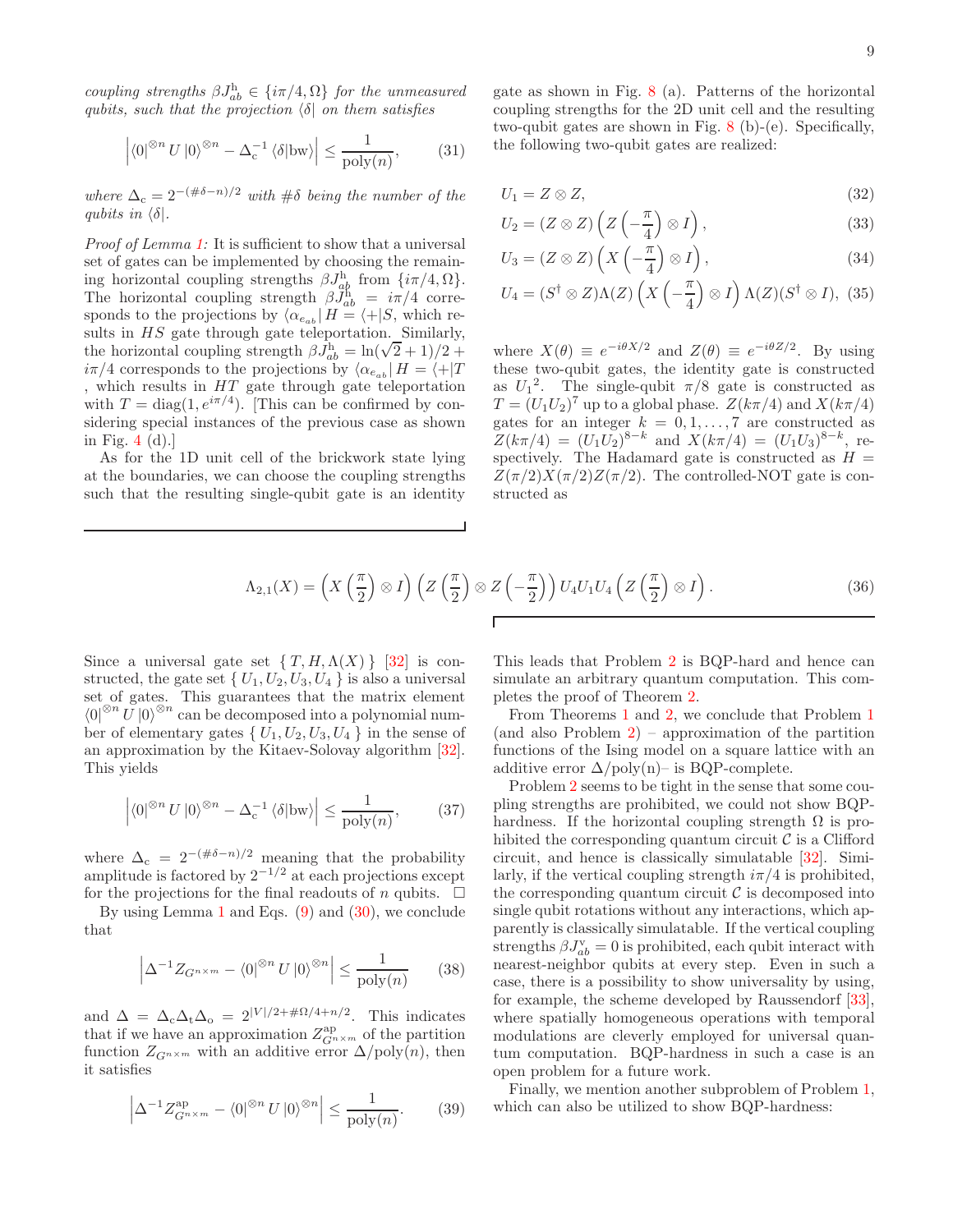

FIG. 8: (color online) (left) The MBQC interpretation of the projections on the brickwork state. (right) The projections on the 1D and 2D unit cells are translated into single- and two-qubit gates, respectively. Those qubits colored by red are projected by  $\langle Y_1 | = \langle + | S = (\langle 0 | + i \langle 1 |)/\sqrt{2}, \text{ which corresponds to the coupling strength } \beta J_{ab}^{\text{h}} = i\pi/4.$  Those qubits colored by blue are projected by  $\langle +|T| = (\langle 0| + e^{i\pi/4} \langle 1|)/\sqrt{2}$ , which corresponds to the coupling strength  $\beta J_{ab}^{\text{h}} = \Omega$ .

### Problem 3 (Another BQP-hard subproblem)

The horizontal coupling strengths are chosen to be  $\beta J_{ab}^{\rm h}=i\pi/4$ . The vertical coupling strengths are chosen to be  $\beta J_{ab}^{\text{h}} = 0$  or  $= i\pi/4$ . The magnetic fields  $\beta h_a$  are chosen from  $\{0, i\pi/4, i\pi/8\}$ . The problem is defined as approximation of the partition function  $Z_{G^{n \times m}}$  of the given Ising Hamiltonian  $H_{G^{n \times m}}$  with an additive error  $\Delta/\text{poly}(n)$ , where the approximation scale is defined to be  $\Delta = 2^{n(m+1)/2}$ .

Problem 3 is apparently a subproblem of Problem 1. We can also show BQP-hardness of Problem 3 straightforwardly by following the strategy developed above.

### IV. EXTENSION TO GENERAL COUPLING STRENGTHS AND MAGNETIC FIELDS

In the previous section, we have formulated the quantum algorithm to approximate the Ising partition functions by using the overlap mapping and its MBQC interpretation reducing the approximation scale. Unfortunately, the coupling strengths and magnetic fields in Problem 1 take complex values. In this section, we extend the domain of the proposed quantum algorithm to general coupling strengths and magnetic fields, including physical Ising models with real parameters, which are of central interest in statistical physics and computer science. In such a case, the projections are not always mapped into unitary quantum circuits, but non-unitary operations appear. Below we will first explain how to simulate non-unitary operations originated from MBQC in the general parameter region by introducing ancilla qubits. Based on this strategy, the approximation scale  $\Delta$ 

for the general domain is calculated. We will confirm that the approximation scale in the previous unitary case can also be obtained as a special case. If coupling strengths and magnetic fields are finite the approximation scale  $\Delta$ for the extended version is shown to be always smaller than that  $\Delta_0$  for the constant depth circuits obtained solely from the overlap mapping.

Unfortunately, we cannot show BQP-hardness inside the physical region with real coupling strengths and magnetic fields. Thus it is still unknown the proposed algorithm does a nontrivial task inside this domain. However, the extended quantum algorithm also provides a partial evidence that there is no efficient multiplicative approximation of the Ising partition functions with the real physical parameters. This result strongly supports the proposed quantum algorithm does a nontrivial task even in the physical parameter region.

### A. Simulation of linear operators

We first explain how to simulate general liner operators by using ancilla qubits and unitary gates, following the scheme developed in Refs.  $[21, 23]$ . Let M be an arbitrary  $d \times d$  matrix acting on a d-dimensional space. The singular value decomposition yields  $M = WDP^{\dagger}$ , where W and P are unitary matrices.  $D = diag(r_1, ..., r_d)$  is a diagonal matrix whose diagonal elements are real nonnegative values being subject to  $r_1 \ge r_2 \ge \cdots \ge r_d \ge 0$ . The eigenstate with the eigenvalue  $r_i$  is denoted by  $|i\rangle$  for all  $i = 1, 2, \ldots, d$ . If d is finite, it is obvious that W and  $P^{\dagger}$  can be implemented by a quantum computer. Thus it is sufficient to consider implementation of the diagonal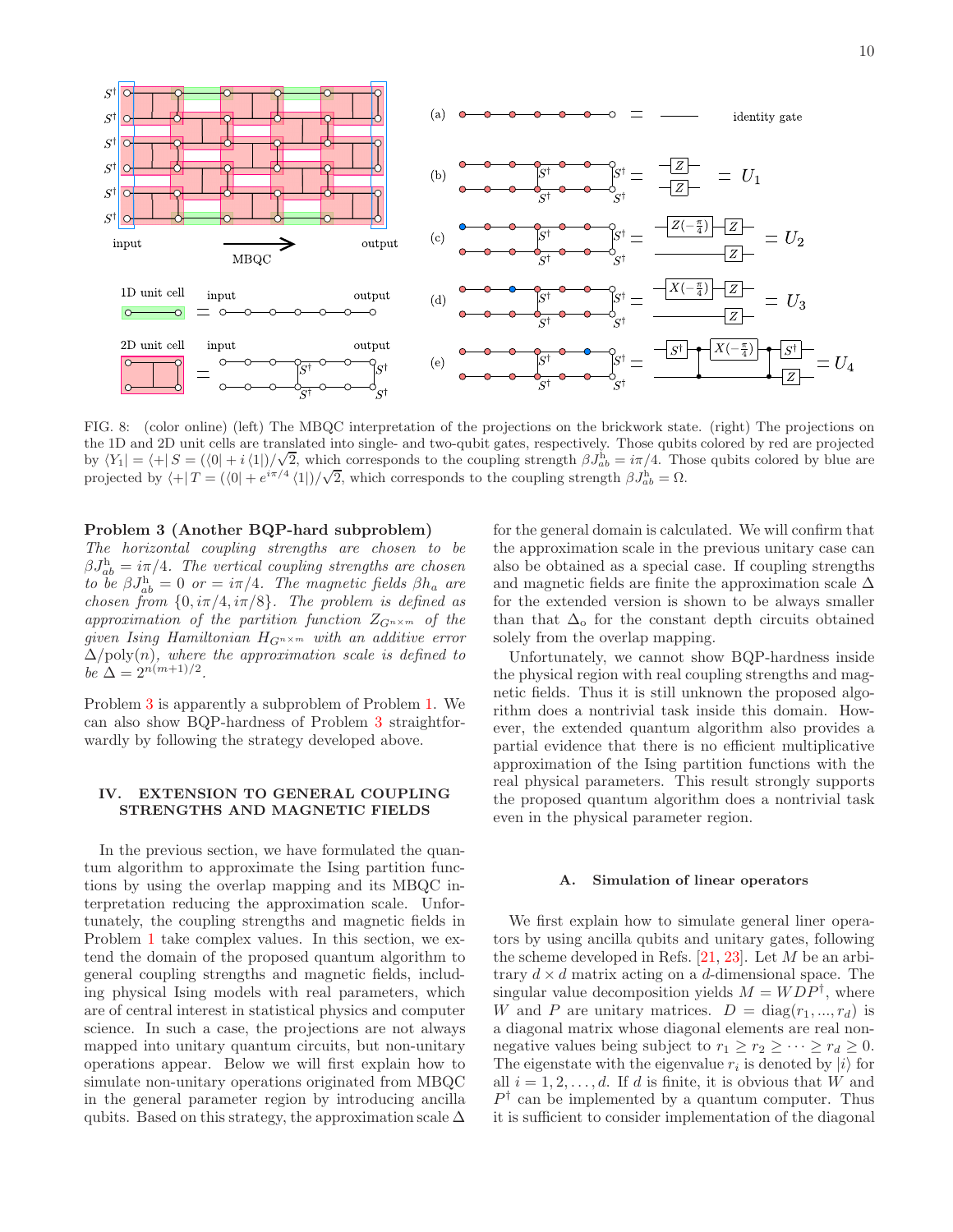operator D on a d-dimensional space.

In order to simulate D we utilize an ancilla qubit  $|0\rangle$ and a unitary operation  $\tilde{D}$  on the composite system

$$
\tilde{D} = \sum_{i=1}^{d} |i\rangle \langle i| \otimes \left[ \frac{r_i}{r_1} \Big( |0\rangle \langle 0| + |1\rangle \langle 1| \Big) + \sqrt{1 - \left( \frac{r_i}{r_1} \right)^2} \Big( - |0\rangle \langle 1| + |1\rangle \langle 0| \Big) \right]
$$

$$
\equiv \sum_{i=1}^{d} |i\rangle \langle i| \otimes Y(\theta_i), \tag{40}
$$

where  $Y(\theta_i) \equiv e^{-i\theta_i Y/2}$  is a Y-rotation gate on the ancilla qubit with an angle  $\theta_i \equiv 2 \arccos(r_i/r_1) \in [0, \pi]$ . Since  $Y(\theta_1) = I$ , the unitary operator  $\tilde{D}$  acts like a controlled-Y-rotation gate, which is controlled by the  $d$ dimensional system. Denoting the input state  $|\psi\rangle|0\rangle = \left(\sum_{i=1}^d c_i |i\rangle\right)|0\rangle$ , this unitary operation yields

$$
\tilde{D} \sum_{i=1}^{d} c_i |i\rangle \otimes |0\rangle = \sum_{i=1}^{d} c_i |i\rangle \otimes \left(\frac{r_i}{r_1} |0\rangle + \sqrt{1 - \left(\frac{r_i}{r_1}\right)^2} |1\rangle\right). \tag{41}
$$

By projecting the ancilla qubit to  $|0\rangle$ , we obtain

$$
(I \otimes \langle 0 |) \tilde{D} \sum_{i=1}^{d} c_i |i\rangle \otimes |0\rangle = \sum_{i=1}^{d} \frac{r_i}{r_1} c_i |i\rangle = \frac{1}{\|M\|} D \sum_{i=1}^{d} c_i |i\rangle,
$$
\n(42)

where  $||M|| \equiv r_1$  is an operator one-norm. Thus the linear operator M is simulated as

$$
(I \otimes \langle 0|) W \tilde{D} P^{\dagger}(|\psi\rangle \otimes |0\rangle) = \frac{1}{\|M\|} M |\psi\rangle , \qquad (43)
$$

up to the factor  $1/||M||$ . The simulation of linear operators succeeds only when the ancilla qubit is projected by  $\langle 0|$ . However, in the proposed quantum algorithm no postselection is required, since the matrix element of a unitary circuit including ancilla qubits is estimated by using the Hadamard test as seen later.

### B. Extended quantum algorithm

Now we return to the quantum algorithm for the Ising models with the general parameter regions. The projections in the MBQC interpretation of the overlap Eq. (9) can be classified into two, type I and II, as depicted in Fig. 9 (a) and (b), respectively.

Let us first consider a type I projection by  $\langle x| =$  $x_0$   $\langle 0| + x_1 \langle 1|$ , where  $x_0$  and  $x_1$  are complex numbers with  $|x_0|^2 + |x_1|^2 = 1$ . For an arbitrary single-qubit input state  $|\psi\rangle$ , this projection yields

$$
(\langle x | \otimes I) \Lambda(Z) (|\psi\rangle \otimes |+\rangle) = \frac{1}{\sqrt{2}} HM |\psi\rangle , \qquad (44)
$$

where the resultant operator

$$
M = \sqrt{2} \operatorname{diag}(x_0, x_1) \tag{45}
$$

is not a unitary gate in general [see Fig.  $9(a)$ ]. The operator one-norm  $||M||$  is given by  $||M|| = \sqrt{2} \max(|x_0|, |x_1|)$ . To simulate this operator  $M$  on a quantum computer, we decompose it into  $M = DW$ , where D is a positive diagonal operator and  $W$  is a unitary operator,

$$
D = \sqrt{2} \operatorname{diag}(|x_0|, |x_1|), \quad W = \operatorname{diag}(e^{i\phi_{x_0}}, e^{i\phi_{x_1}}). \tag{46}
$$

Here  $\phi_{x_{0,1}} = \arg x_{0,1}$  (i.e.,  $x_0 = e^{i\phi_{x_0}} |x_0|$  and  $x_1 =$  $e^{i\phi_{x_1}}|x_1|$ ). We introduce an indicator function

$$
l = \begin{cases} 0 & \text{if } \left| \frac{x_0}{x_1} \right| \ge 1, \\ 1 & \text{if } \left| \frac{x_0}{x_1} \right| < 1. \end{cases}
$$
 (47)

A Y -rotation gate is defined as

$$
Y(\theta) = \begin{pmatrix} \cos(\theta/2) & -\sin(\theta/2) \\ \sin(\theta/2) & \cos(\theta/2) \end{pmatrix}
$$
  

$$
\equiv \begin{pmatrix} \left| \frac{x_1}{x_0} \right|^{(-1)^l} - \sqrt{1 - \left| \frac{x_1}{x_0} \right|^{2(-1)^l}} \\ \sqrt{1 - \left| \frac{x_1}{x_0} \right|^{2(-1)^l}} & \left| \frac{x_1}{x_0} \right|^{(-1)^l} \end{pmatrix}, \quad (48)
$$

where the angle  $\theta \in [0, \pi]$  is given by

$$
\theta = 2 \arccos \left( \left| \frac{x_1}{x_0} \right|^{(-1)^l} \right). \tag{49}
$$

As previously mentioned, we can simulate  $M$  by using the controlled- $Y(\theta)$  gate  $\Lambda(Y(\theta))$  as follows:

$$
\frac{1}{\|M\|}HM|\psi\rangle = \langle 0|_2 H_1 X_1^l \Lambda_{1,2}(Y(\theta)) X_1^l W_1 |\psi\rangle_1 |0\rangle_2
$$
  

$$
\equiv \langle 0|_2 Q |\psi\rangle_1 |0\rangle_2 , \qquad (50)
$$

where the sequence of the unitary gates is denoted by Q [see the circuit diagram in Fig.  $9$  (a)]. From Eqs. (44) and (50) we obtain

$$
\langle x|_1 \Lambda_{1,2}(Z) |\psi\rangle_1 |+\rangle_2 = \frac{\|M\|}{\sqrt{2}} \langle 0|_2 Q |\psi\rangle_1 |0\rangle_2. \quad (51)
$$

The type I projections are made on the vertex qubits and horizontal edge qubits. Specifically, the projection  $\langle x |$  on the vertex qubit is described as

$$
\langle x | = x_0 \langle 0 | + x_1 \langle 1 | = \frac{e^{\beta h_a} \langle 0 | + e^{-\beta h_a} \langle 1 |}{\sqrt{|e^{\beta h_a}|^2 + |e^{-\beta h_a}|^2}}. \tag{52}
$$

The indicator function, angle of the Y -rotation, and norm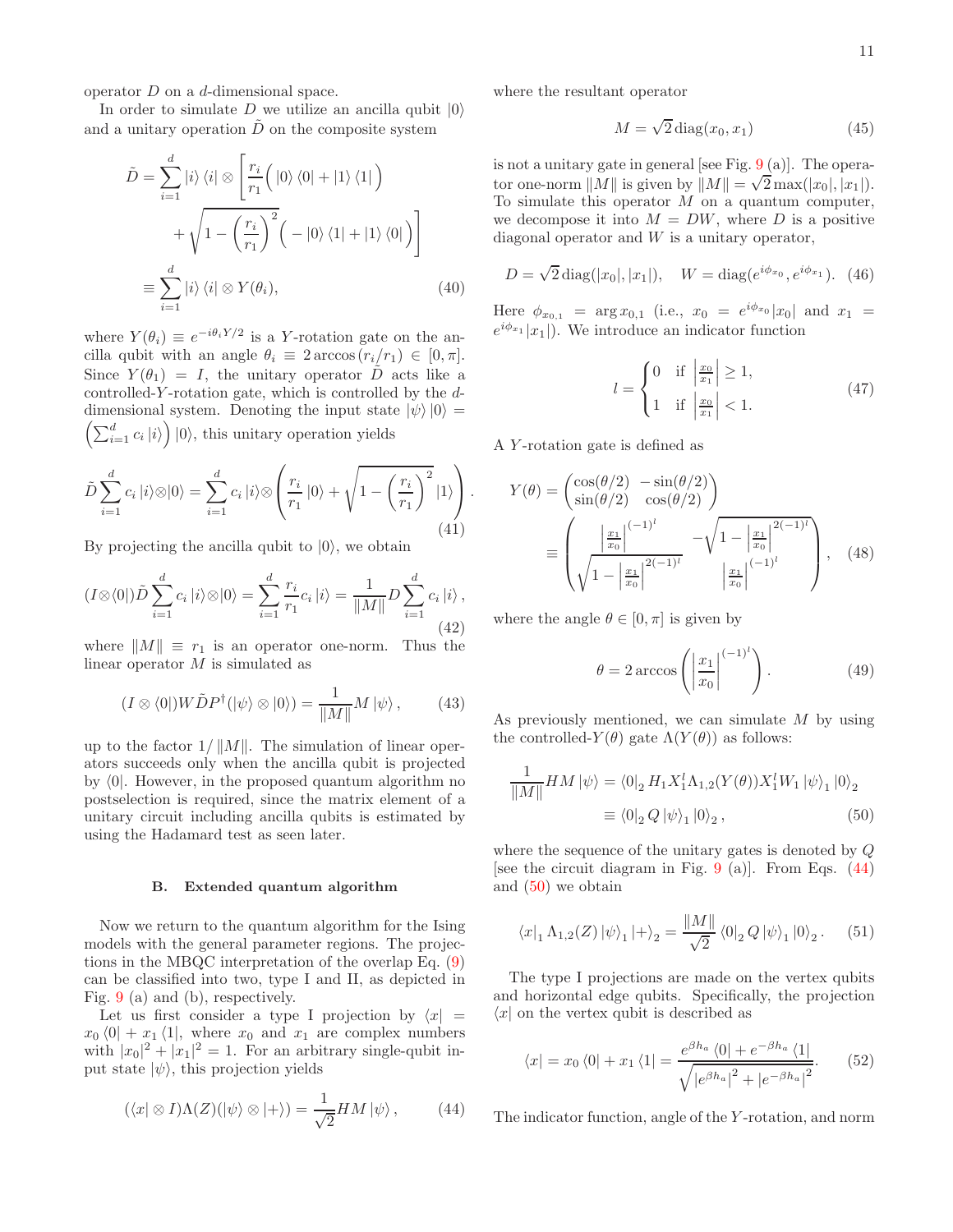12



FIG. 9: Projections on the graph states (left), the resultant linear operations (middle), and the quantum circuits that simulate the corresponding linear operations (right). The middle is a circuit representation of MBQC of the left and the output is the r.h.s. of Eqs. (44) and (60). (a) The case of a projection on vertex and horizontal edge qubits, which we refer to as type I projection. (b) The case of a projection on a horizontal edge qubit, which we refer to as type II projection.

are calculated for each vertex qubit  $a \in V$  to be

$$
l_a = \begin{cases} 0 & \text{if } \left| e^{2\beta h_a} \right| \ge 1 \\ 1 & \text{if } \left| e^{2\beta h_a} \right| < 1 \end{cases},\tag{53}
$$

$$
\theta_a = 2 \arccos \left( \left| e^{-(-1)^{l_a} 2\beta h_a} \right| \right), \tag{54}
$$

$$
||M_a|| = \frac{\sqrt{2} |e^{(-1)^{l_a} \beta h_a}|}{\sqrt{|e^{\beta h_a}|^2 + |e^{-\beta h_a}|^2}}.
$$
\n(55)

In the case of a horizontal edge qubit, the projection is made with the Hadamard gate:

$$
\langle x | = x_0 \langle 0 | + x_1 \langle 1 | = \frac{e^{\beta J_{ab}^{\text{h}}} \langle 0 | + e^{-\beta J_{ab}^{\text{h}}} \langle 1 |}{\sqrt{\left| e^{\beta J_{ab}^{\text{h}}} \right|^2 + \left| e^{-\beta J_{ab}^{\text{h}}} \right|^2}} H. \quad (56)
$$

Similarly to the previous case, the indicator function, angle of the Y -rotation, and norm are calculated for each horizontal edge qubit  ${a, b} \in E^h$  as follows:

$$
l_{ab} = \begin{cases} 0 & \text{if } \left| \coth \left( \beta J_{ab}^{\text{h}} \right) \right| \ge 1 \\ 1 & \text{if } \left| \coth \left( \beta J_{ab}^{\text{h}} \right) \right| < 1 \end{cases}, \tag{57}
$$

$$
\theta_{ab} = 2 \arccos \left( \left| \left\{ \tanh \left( \beta J_{ab}^{\mathrm{h}} \right) \right\}^{(-1)^{l_{ab}}} \right| \right), \qquad (58)
$$

$$
||M_{ab}|| = \frac{\left|e^{\beta J_{ab}^{\mathrm{h}}} + (-1)^{l_{ab}} e^{-\beta J_{ab}^{\mathrm{h}}} \right|}{\sqrt{\left|e^{\beta J_{ab}^{\mathrm{h}}} \right|^{2} + \left|e^{-\beta J_{ab}^{\mathrm{h}}} \right|^{2}}}.
$$
\n(59)

Next we consider the projection of type II as shown in Fig. 9 (b). A type II projection by  $\langle x| = x_0 \langle 0| + x_1 \langle 1|$ on an arbitrary two-qubit input state  $|\psi\rangle_{1,2}$  yields

$$
(I_{1,2} \otimes \langle x|_3) \Lambda_{2,3}(Z) \Lambda_{1,3}(Z) (\vert \psi \rangle_{1,2} \otimes \vert + \rangle_3) = \frac{1}{\sqrt{2}} M \vert \psi \rangle_{1,2}
$$
(60)

where  $M$  is given by

$$
M = diag(x_0 + x_1, x_0 - x_1, x_0 - x_1, x_0 + x_1),
$$
 (61)

and  $||M|| = \max(|x_0 + x_1|, |x_0 - x_1|)$  [see Fig. 9 (b)]. The operator  $M$  is decomposed into a positive diagonal operator  $D$  and a unitary operator  $W$ :

$$
D = \text{diag}(|x_0 + x_1|, |x_0 - x_1|, |x_0 - x_1|, |x_0 + x_1|),
$$
\n(62)  
\n
$$
W = \text{diag}(e^{i\phi_{x_0 + x_1}}, e^{i\phi_{x_0 - x_1}}, e^{i\phi_{x_0 - x_1}}, e^{i\phi_{x_0 + x_1}}),
$$

where  $\phi_{x_0 \pm x_1} \equiv \arg(x_0 \pm x_1)$  (i.e.,  $x_0 + x_1 =$  $e^{i\phi_{x_0+x_1}}|x_0+x_1|$  and  $x_0-x_1=e^{i\phi_{x_0-x_1}}|x_0-x_1|$ ). We introduce an indicator function

$$
l = \begin{cases} 0 & \text{if } \left| \frac{x_0 + x_1}{x_0 - x_1} \right| \ge 1, \\ 1 & \text{if } \left| \frac{x_0 + x_1}{x_0 - x_1} \right| < 1. \end{cases}
$$
(64)

and a Y -rotation gate

$$
Y(\theta) \equiv \begin{pmatrix} \left| \frac{x_0 - x_1}{x_0 + x_1} \right|^{(-1)^l} - \sqrt{1 - \left| \frac{x_0 - x_1}{x_0 + x_1} \right|^{2(-1)^l}} \\ \sqrt{1 - \left| \frac{x_0 - x_1}{x_0 + x_1} \right|^{2(-1)^l}} & \left| \frac{x_0 - x_1}{x_0 + x_1} \right|^{(-1)^l} \end{pmatrix}
$$
(65)

where the angle  $\theta \in [0, \pi]$  is given by

$$
\theta = 2 \arccos \left( \left| \frac{x_0 - x_1}{x_0 + x_1} \right|^{(-1)^l} \right).
$$
\n(66)

Then, the linear operator  $M$  is simulated [see the circuit diagram in Fig. 9 (b)] as follows:

$$
\frac{1}{\|M\|} M |\psi\rangle_{1,2} \n= \langle 0|_3 X_1^l \Lambda_{2,3} (Y(-\theta)) \Lambda_{1,3} (Y(\theta)) X_1^l W_{1,2} |\psi\rangle_{1,2} |0\rangle_3 \n\equiv \langle 0|_3 Q |\psi\rangle_{1,2} |0\rangle_3.
$$
\n(67)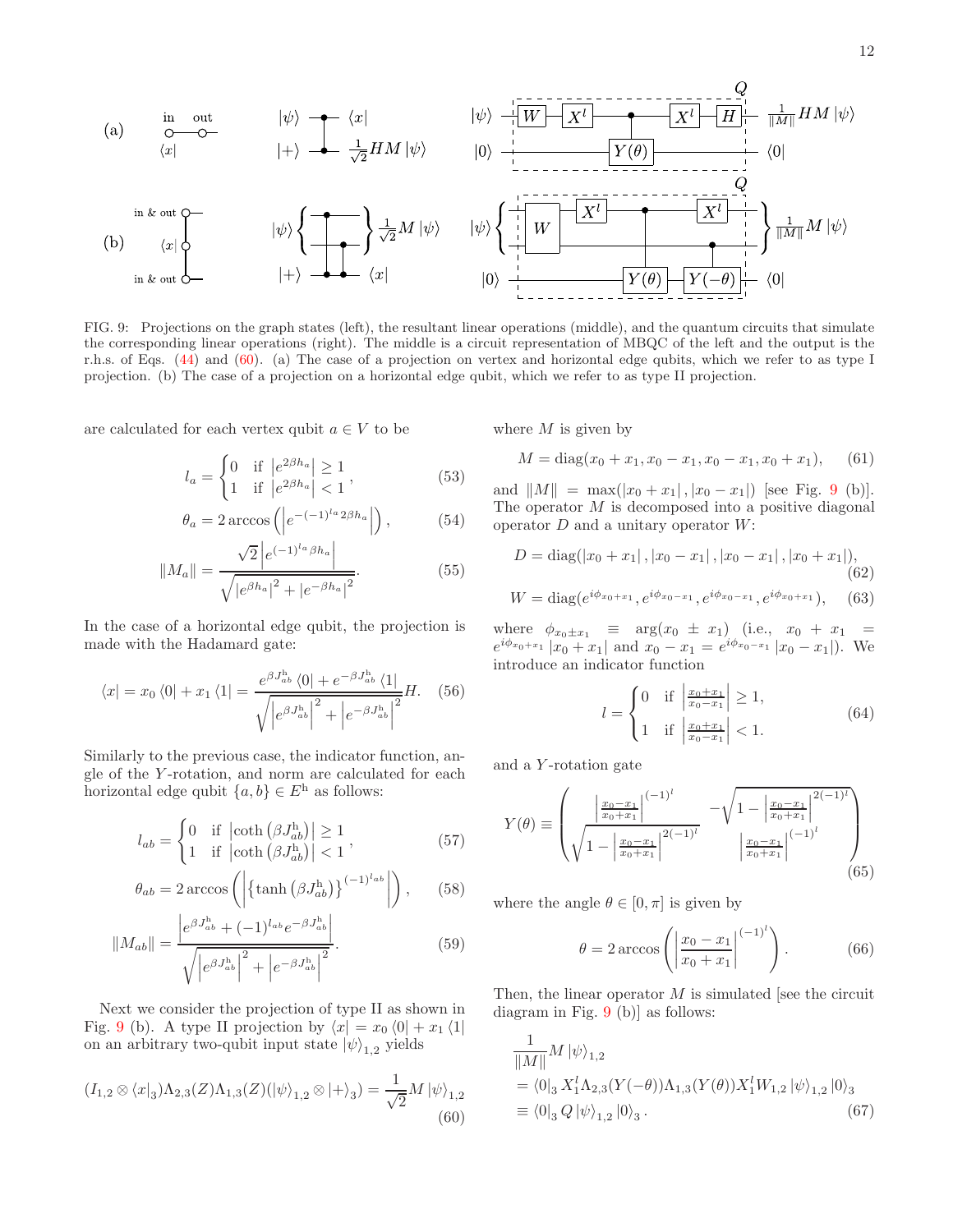From Eqs.  $(60)$  and  $(67)$  we obtain

$$
\langle x|_3 \Lambda_{2,3}(Z) \Lambda_{1,3}(Z) |\psi\rangle_{1,2} |+\rangle_3 = \frac{\|M\|}{\sqrt{2}} \langle 0|_3 Q |\psi\rangle_{1,2} |0\rangle_3.
$$
\n(68)

[In a mild abuse of notation, two types of circuits shown in Fig.  $9$  (a) and (b) are both denoted by  $Q$ . In the following, the subscript  $\eta$  of  $Q_n$  identifies which of these two types of circuits is adopted.]

The type II projection corresponds to the projection on vertical edge qubits. The projection for each vertical edge qubit is done by

$$
\langle x | = x_0 \langle 0 | + x_1 \langle 1 | = \frac{e^{\beta J_{ab}^{\mathrm{v}}} \langle 0 | + e^{-\beta J_{ab}^{\mathrm{v}}} \langle 1 |}{\sqrt{|e^{\beta J_{ab}^{\mathrm{v}}} |^2 + |e^{-\beta J_{ab}^{\mathrm{v}}} |^2}} H. \quad (69)
$$

The indicator function, angle of the Y -rotation, and norm are calculated for each vertical edge qubit  $\{a, b\} \in E^{\vee}$  as follows:

$$
l_{ab} = \begin{cases} 0 & \text{if } |e^{2\beta J_{ab}^{v}}| \ge 1 \\ 1 & \text{if } |e^{2\beta J_{ab}^{v}}| < 1 \end{cases},
$$
 (70)

$$
\theta_{ab} = 2 \arccos \left( \left| e^{-(-1)^{l_{ab}} 2\beta J_{ab}^{\mathrm{v}}} \right| \right), \tag{71}
$$

$$
||M_{ab}|| = \frac{\sqrt{2} |e^{(-1)^{l_{ab}} \beta J_{ab}^{\mathbf{v}}}|}{\sqrt{|e^{\beta J_{ab}^{\mathbf{v}}}|^2 + |e^{-\beta J_{ab}^{\mathbf{v}}}|^2}}.
$$
(72)

We have constructed quantum circuits  $Q_{\eta}$  ( $\eta \in V \cup$  $E^h \cup E^v$  that simulate linear operators arising from the MBQC interpretation with the general parameters. Each projection in the overlap mapping Eq. (9) is replaced with a unitary circuit  $Q_n$ , as shown in Fig. 9 (right). Including the initial state and the final readout, this yields

$$
Z_{G^{n \times m}} = \Delta_{\text{o}} \langle \alpha | \tilde{G}^{n \times m} \rangle
$$
  
=  $\Delta \langle 0 |^{\otimes |\tilde{V}|} C | 0 \rangle^{\otimes |\tilde{V}|},$  (73)

where the quantum circuit  $\mathcal C$  is given by

$$
C = \bigotimes_{a \in V_r} A_a \left( \prod_{\eta \in \tilde{V} \setminus V_r}^{\rightarrow} Q_{\eta} \right) \left( H^{\otimes n} \otimes I^{\otimes |\tilde{V} - n|} \right). \tag{74}
$$

The product  $\vec{\prod}_{\eta \in \tilde{V} \setminus V_r}$  is taken over all qubits on the decorated graph state  $|\tilde{G}\rangle$  from the left to the right except for the vertex qubits at the right boundary. The approximation scale is calculated to be

$$
\Delta = \Delta_{\text{o}} \prod_{v \in V \setminus V_r} \frac{\|M_v\|}{\sqrt{2}} \prod_{e \in E^{\text{h}}} \frac{\|M_e\|}{\sqrt{2}} \prod_{e \in E^{\text{v}}} \frac{\|M_e\|}{\sqrt{2}}, \quad (75)
$$

where the multiplication  $\prod_{v \in V \setminus V_r}$  is taken except for the right boundary.

Similarly to the unitary case, we can evaluate the matrix element  $\langle 0 |^{\otimes |\tilde{V}|} C |0 \rangle^{\otimes |\tilde{V}|}$  by using the Hadamard test. Thus by using a quantum computer, the partition function  $Z_{G^{n\times m}}$  with the general coupling strengths and magnetic fields can be approximated with an additive error  $\Delta$ /poly $(n)$ . This concludes the extension of the algorithmic domain of the proposed quantum algorithm.

Let us discuss behavior of the approximation scale. The norm  $||M_{\eta}||$  is subject to  $1 \le ||M_{\eta}|| \le \sqrt{2}$  for all  $\eta \in V \cup E^{\mathsf{h}} \cup E^{\mathsf{v}}$ . If  $||M_{\eta}|| = 1$  for all  $\eta \in V \cup E^{\mathsf{h}} \cup E^{\mathsf{v}}$ , the multiplication of  $||M_{\eta}||$  is the smallest. In order to achieve this, the coupling strengths and magnetic fields have to satisfy

$$
\mathcal{R}(\beta h_a) = 0,
$$
  
\n
$$
\mathcal{R}(\beta J_{ab}^{\mathbf{v}}) = 0,
$$
  
\n
$$
\mathcal{R}(\beta J_{ab}^{\mathbf{h}}) \in \{ (2k+1)\pi/4 \mid k \in \mathbb{Z} \},
$$
\n(76)

where  $\Re(\cdot)$  and  $\Im(\cdot)$  indicate the real and imaginary parts respectively. These conditions reproduce the algorithmic domain and the approximation scale in the unitary case defined in Problem 1. This is because in the unitary parameter region in Problem 1, the diagonal matrix D becomes an identity, and hence the angle  $\theta$  of the Yrotation is zero. This decouples the ancilla qubits from the circuits. Then, the unitary gates  $W$  and  $H$ , as shown in Fig. 9, constitute the unitary circuit constructed in the previous section. When the parameters are changed continuously, the approximation scale  $\Delta$  is also changed continuously. Thus we expect that an efficient approximation with this approximation scale is also hard for a classical computer around the parameters in Problem 1.

On the other hand, if  $||M_{\eta}|| = \sqrt{2}$  for all  $\eta \in V \cup$  $E<sup>h</sup> \cup E<sup>v</sup>$ , we obtain  $\Delta_o = \Delta$ , which means that the accuracy of approximation of the proposed quantum algorithm is equivalent to that of the constant depth algorithm mentioned in Sec. II. The conditions on the coupling strengths and magnetic fields read

$$
\mathcal{R}(\beta h_a) \to \pm \infty,
$$
  
\n
$$
\mathcal{R}(\beta J_{ab}^{\nu}) \to \pm \infty,
$$
  
\n
$$
\mathcal{R}(\beta J_{ab}^{\nu}) = 0 \wedge \mathcal{S}(\beta J_{ab}^{\nu}) \in \{ k\pi/2 \mid k \in \mathbb{Z} \}.
$$
\n(77)

If the parameters are chosen to be finite, then the approximation scale  $\Delta$  is always smaller than that  $\Delta_0$  of the constant depth algorithm. This indicates that the constructed quantum algorithm does a better approximation than the constant depth algorithm in almost all parameter region.

Let us examine a representative example with  $h_a =$ 1,  $J_{ab}^{\nu} = \pm 1$ , and  $J_{ab}^{\mu} = \pm 1$ . The partition function is given as a function of the inverse temperature,  $Z(\beta)$ . The signs of the Ising interactions are chosen randomly with probability  $1/2$ . In this case, we can calculate the approximation scale explicitly as follows:

$$
\Delta = 2^{nm} e^{(2nm - n - m)\beta} \left[ \cosh(\beta) \right]^{nm - n} \left[ \cosh(2\beta) \right]^{n/2} . \tag{78}
$$

Accordingly we can approximate the free energy per site  $F(\beta) = \ln Z(\beta)/(nm\beta)$  with an additive error

$$
\epsilon(\beta) \equiv \ln(1 + \Delta/[\text{poly}(n)Z(\beta)])/(nm\beta). \tag{79}
$$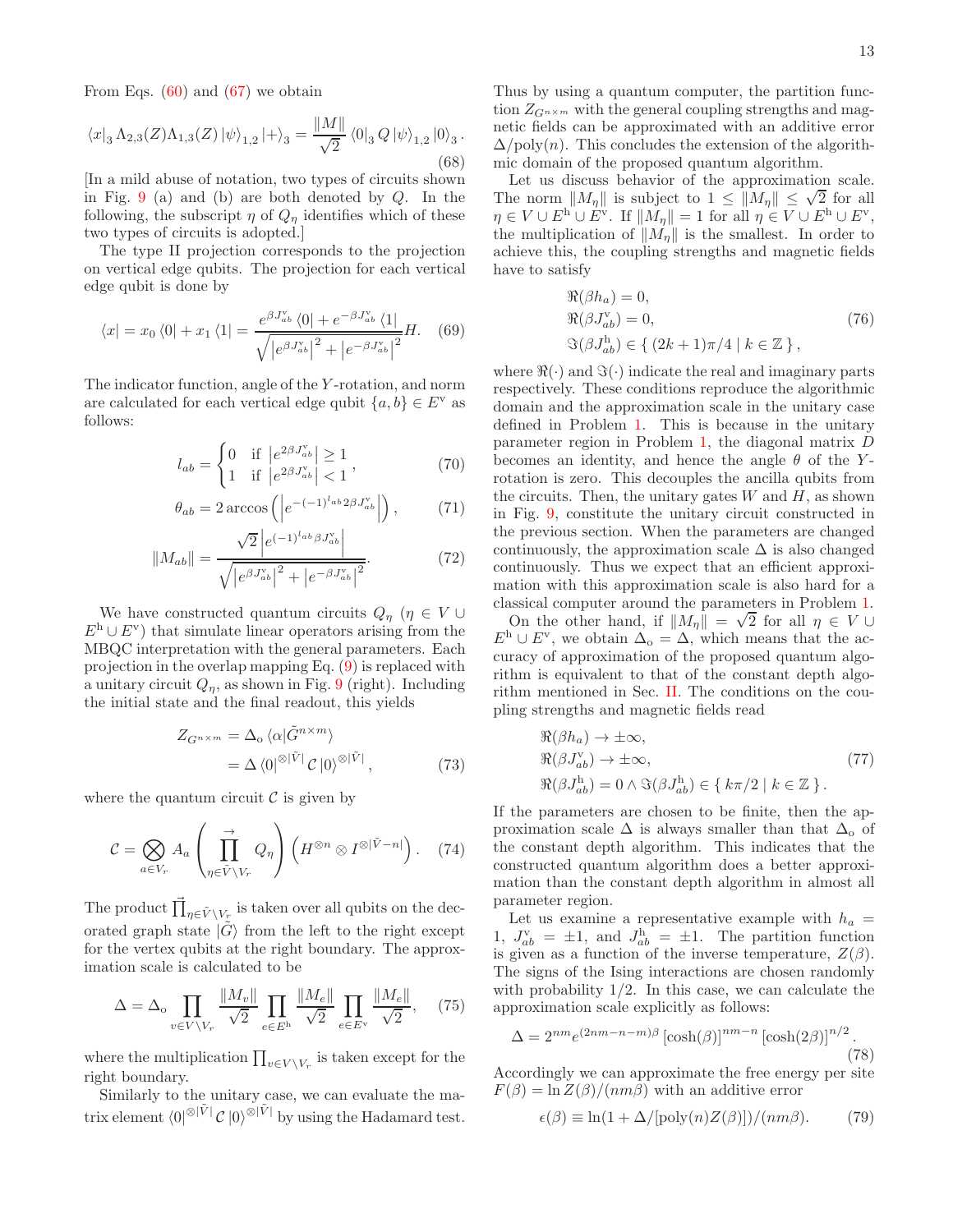Unfortunately, the approximation scale  $\Delta$  still depends on the size  $n$  of the system. Thus an approximation of free energy per site with an additive error  $1/\text{poly}(n)$  cannot be achieved, although this is also the case for other quantum algorithms approximating the Ising partition functions [11, 21, 25, 37].

The accuracy of the proposed algorithm is comparable to that in Ref. [25] (at least in the size of the lattice mentioned), which utilizes an analytical continuation in order to estimate the partition function with real parameters. In the ferromagnetic case without magnetic fields, the scheme in Ref. [25] does a better approximation at lower temperature. This is because the scheme in Ref. [25] intrinsically takes into account the duality between low and high temperatures. On the other hand the proposed algorithm does not take into account it. In general harder instances without any symmetry, we expect that both schemes result in a comparable accuracy.

One advantage of the proposed algorithm is that the approximation scale  $\Delta$  can be calculated easily. This property would be helpful to compare other approaches to approximate Ising partition functions. Furthermore, the explicit construction of the unitary circuits that approximate the Ising partition function with the physical parameter region also provides a clew to obtain a classical hardness result as discussed in the next subsection.

# C. A partial evidence of classical hardness of multiplicative approximation

We have established a quantum algorithm that approximates the Ising partition functions with the general coupling strengths and magnetic fields. While Problem 1 has been shown to be BQP-complete, it is still unknown whether or not the proposed quantum algorithm does a nontrivial task in the physical parameter region with real coupling strengths and magnetic fields. Thus there remains a possibility that a classical algorithm achieves a much better approximation in the physical parameter region. To reduce this possibility, we show a partial evidence that an efficient multiplicative approximation cannot be attained by using a classical computer, unless the polynomial hierarchy collapses at the third level, which is highly implausible to occur.

Suppose we have a classical algorithm that approximates the Ising partition functions with an additive error:

$$
|Z_{G^{n \times m}} - Z_{G^{n \times m}}^{\text{ap}}| \le \frac{\epsilon \Delta}{\text{poly}(n)}.\tag{80}
$$

Here  $\epsilon$  indicates the improvement made by the classical algorithm. If  $\epsilon \Delta / [Z_{G^{n \times m}} \text{poly}(n)] \leq c$  with a constant c, we can approximate the partition function with an multiplicative error as follow:

$$
(1-c)Z_{G^{n\times m}} \le Z_{G^{n\times m}}^{\text{ap}} \le (1+c)Z_{G^{n\times m}}.\tag{81}
$$

Below we will show a partial evidence that there is no classical algorithm that achieves an improvement  $\epsilon$  such that  $c \leq 1 - 2^{-1/4}$ . To this end, we show the following theorem bridging the physical Ising partition functions and a class of quantum computation, so-called IQP [26, 27]:

### Theorem 4 (Ising partition functions and IQP)

The partition function  $Z_{G^{n\times m}}$  of an Ising model on the square lattice  $G^{n \times m}$  with real coupling strengths and magnetic fields is equivalent to a probability amplitude of an instance of IQP up to the scale factor

$$
\Delta_{\text{IQP}} \equiv \Delta_o 2^{(|V| + |E^{\text{h}}|)/2} \prod_{v \in V} \frac{\|M_v\|}{\sqrt{2}} \prod_{e \in E^{\text{h}}} \frac{\|M_e\|}{\sqrt{2}} \prod_{e \in E^{\text{v}}} \frac{\|M_e\|}{\sqrt{2}}.
$$
\n(82)

Proof: Here we consider another quantum circuit

$$
\mathcal{C}' = \prod_{\eta \in \tilde{V}}^{\to} Q_{\eta},\tag{83}
$$

acting on  $n + |\tilde{V}|$  qubits where the initial and final state are  $|+\rangle^{\otimes n}|0\rangle^{\otimes |\tilde{V}|}$  and  $\langle +|_{\infty}^{\otimes n}\langle 0|\otimes |\tilde{V}|$ , respectively. This quantum circuit also satisfies

$$
Z_{G^{n \times m}} = \Delta' \langle + |^{\otimes n} \langle 0 |^{\otimes |\tilde{V}|} C' | + \rangle^{\otimes n} |0 \rangle^{\otimes |\tilde{V}|},\tag{84}
$$

with the approximation scale

$$
\Delta' = \Delta_0 2^{n/2} \prod_{v \in V} \frac{\|M_v\|}{\sqrt{2}} \prod_{e \in E^{\text{h}}} \frac{\|M_e\|}{\sqrt{2}} \prod_{e \in E^{\text{v}}} \frac{\|M_e\|}{\sqrt{2}}. \tag{85}
$$

(In contrast to the previous case, the final projection is also simulated in  $\mathcal{C}'$ , and hence the approximation scale  $\Delta'$  is slightly different from  $\Delta$ .)

The quantum circuit  $\mathcal{C}'$  consists of single-qubit gates  $\{X^l, H\}$ , and two-qubit gates  $\Lambda(Y(\theta))$ , since W becomes an identity gate in the physical parameter region. By using a single-qubit Clifford gate  $R = (X + Z + Y + iI)/2$ , the Y-rotation can be transformed into a  $Z$ -rotation  $Z(\theta) = e^{-i\theta Z/2}$  [see Fig. 10 (a)]. Then the initial and final states of the ancilla qubit are transformed into  $|+\rangle$ and  $\langle +|$ , respectively. Thus we obtain

$$
Z_{G^{n \times m}} = \Delta' \langle + |^{\otimes n + |\tilde{V}|} \mathcal{D}| + \rangle^{\otimes n + |\tilde{V}|},\tag{86}
$$

where  $\mathcal D$  is obtained from  $\mathcal C'$  by replacing all controlled-Y-rotations  $\Lambda(Y(\theta))$  to controlled-Z-rotations  $\Lambda(Z(\theta))$ .

The controlled-Z-rotation is decomposed into singleand two-qubit Z-rotations:

$$
\Lambda_{a,b}(Z(\theta)) = e^{i\theta Z_a Z_b/4} e^{-i\theta Z_b/4}.\tag{87}
$$

The two  $X_a^l$  gates before and after  $\Lambda_{a,b}(Z(\theta))$  are absorbed into the rotational angles [see Fig. 10 (b)]

$$
X_a^l \Lambda_{a,b}(Z(\theta)) X_a^l = e^{(-1)^l i\theta Z_a Z_b/4} e^{-i\theta Z_b/4}.
$$
 (88)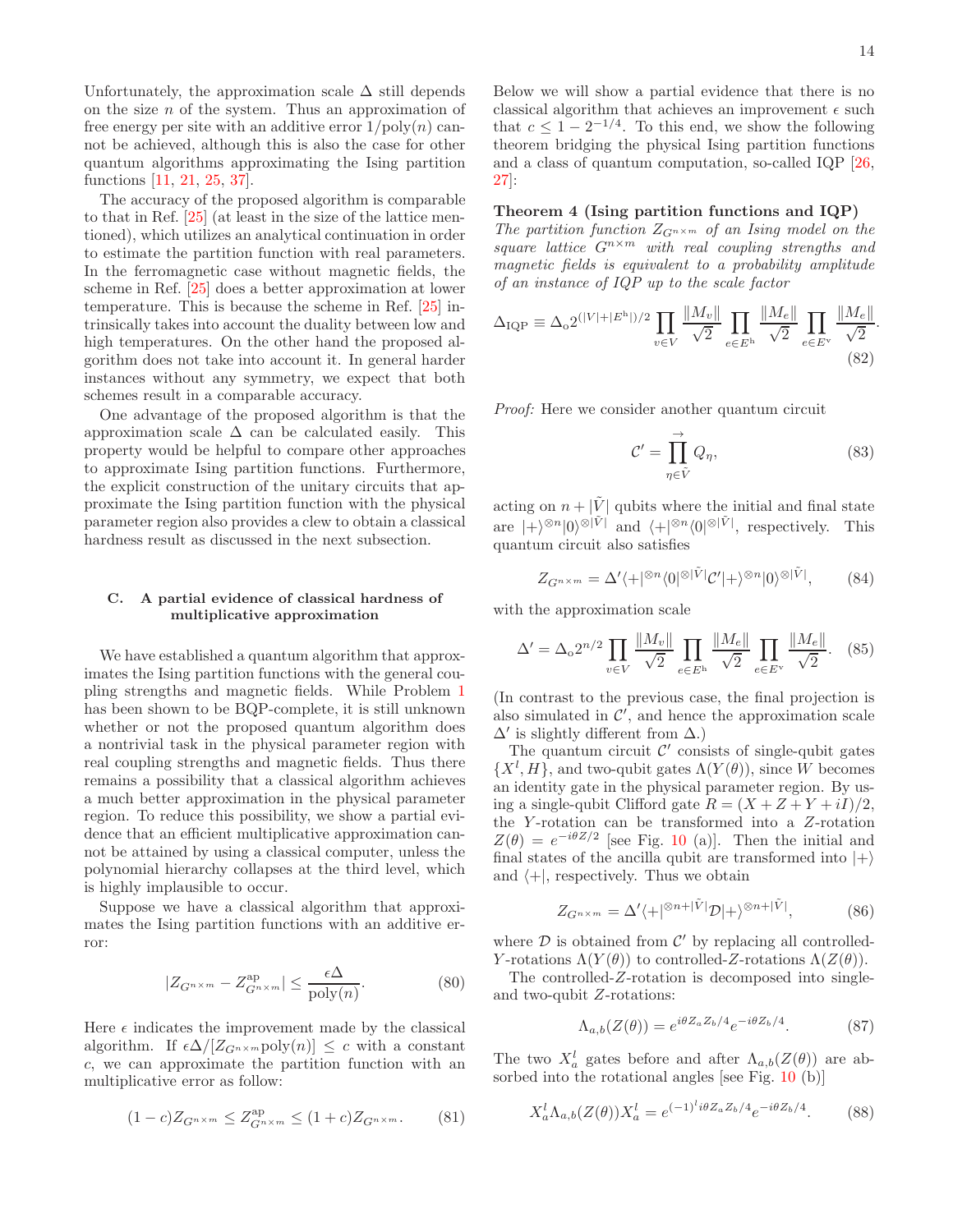

FIG. 10: (a) A circuit equivalence between controlled-Y and controlled-Z rotation gates. (b) Transforming a controlled-Z gate to rotational gates with respect to the operators Z and  $Z \otimes Z$ , where  $X<sup>l</sup>$  is taken in the rotational angle. (c) A measurement-based implementation of the Hadamard gate.



FIG. 11: (a) The graph  $G$ , on which the Ising model with real parameters is defined. (b) The graph  $G'$ , on which the commuting circuits for IQP are defined. The Ising model with imaginary parameters is also defined on the graph  $G'$ .

The Hadamard gate can be implemented by using an ancilla qubit  $|+\rangle$ , two-qubit gate  $\Lambda(Z)$ , and the projection  $\left\langle +\right|$  in a teleportation-based way [see Fig. 10 (c)]. The  $\Lambda(Z)$  gate can also be represented as single- and twoqubit  $Z$  rotations:

$$
\Lambda_{a,a'}(Z) = e^{-i\pi/4} e^{i\pi Z_a Z_{a'}/4} e^{-i\pi Z_a/4} e^{-i\pi Z_{a'}/4}, \quad (89)
$$

where the subscript  $a$  and  $a'$  denote the labels of the input and output qubits of the gate teleportation.

Accordingly the circuit  $\mathcal D$  can be reformulated as a commuting circuit  $\mathcal{D}'$  acting on the qubits on a graph  $G'$ as shown in Fig. 11:

$$
\langle+|^{\otimes n+|\tilde{V}|}\mathcal{D}|+\rangle^{\otimes n+|\tilde{V}|}
$$
  
=  $2^{(|V|+|E^h|-n)/2}\langle+|^{\otimes|\tilde{V}|+|V|+|E^h|}\mathcal{D}'|+\rangle^{\otimes|\tilde{V}|+|V|+|E^h|},$   
(90)

where the final Hadamard gates are taken by the final state  $\left\langle +\right|$  without teleportation, and the number of qubits is equal to that of vertices  $|V'| = |\tilde{V}| + |V| + |E^{\text{h}}|$  of  $G'$ . The commuting circuit  $\mathcal{D}'$  consists only of single- and two-qubit Z-rotations with appropriately chosen angles  $\{\tilde{\theta}_{ab}, \tilde{\theta}_a\}$  (see also Fig. 12 and its caption):

$$
\mathcal{D}' = \prod_{\{a,b\} \in E'} e^{i\tilde{\theta}_{ab}Z_a Z_b} \prod_{a \in V'} e^{i\tilde{\theta}_a Z_a},\tag{91}
$$

where the multiplication is taken over the set  $E'$  of edges and  $V'$  of vertices of the graph  $G'$ . The matrix element in the r.h.s. of Eq. (90) is regarded as a probability amplitude of an instance of the IQP circuit. Specifically the corresponding IQP circuit consists of single-qubit and nearest-neighbor two-qubit commuting gates acting on a 2D graph G′ . Then we obtain the correspondence between the Ising partition function and the probability amplitude of the IQP circuit,

$$
Z_{G^{n \times m}} = \Delta' 2^{(|V| + |E^{\text{h}}| - n)/2} \langle + |^{\otimes |V'|} \mathcal{D}' | + \rangle^{\otimes |V'|}. \tag{92}
$$

 $\Box$ 

Suppose the partition function  $Z_{G^{n \times m}}$  can be approximated with a multiplicative error  $2^{1/4}$ , that is,

$$
2^{-1/4}Z_{G^{n \times m}} \le Z_{G^{n \times m}}^{\text{ap}} \le 2^{1/4}Z_{G^{n \times m}}.
$$
 (93)

Due to Theorem 4, this means that we can approximate the probability of the output of the corresponding IQP circuit with a multiplicative error  $\sqrt{2}$ . On the other hand, as shown in Refs. [26, 27], even a weak simulation of a large class of IQP circuits with the multiplicative error  $\sqrt{2}$  is hard for a classical computer unless the polynomial hierarchy collapses at the third level, which is highly implausible to occur. A strong simulation, calculation of a probability distribution, is much harder than a weak simulation, which samples the outcomes according to the distribution. Thus we reasonably conjecture that there is no efficient classical algorithm that approximates the Ising partition functions in the physical parameter region with a multiplicative error  $2^{1/4}$ . (By considering a polynomial number of replicas of  $Z_{G^{n\times m}}$ , the multiplicative error can be improved to be  $2^{1/poly(n)}$ , although the following final result does not change.) If this conjecture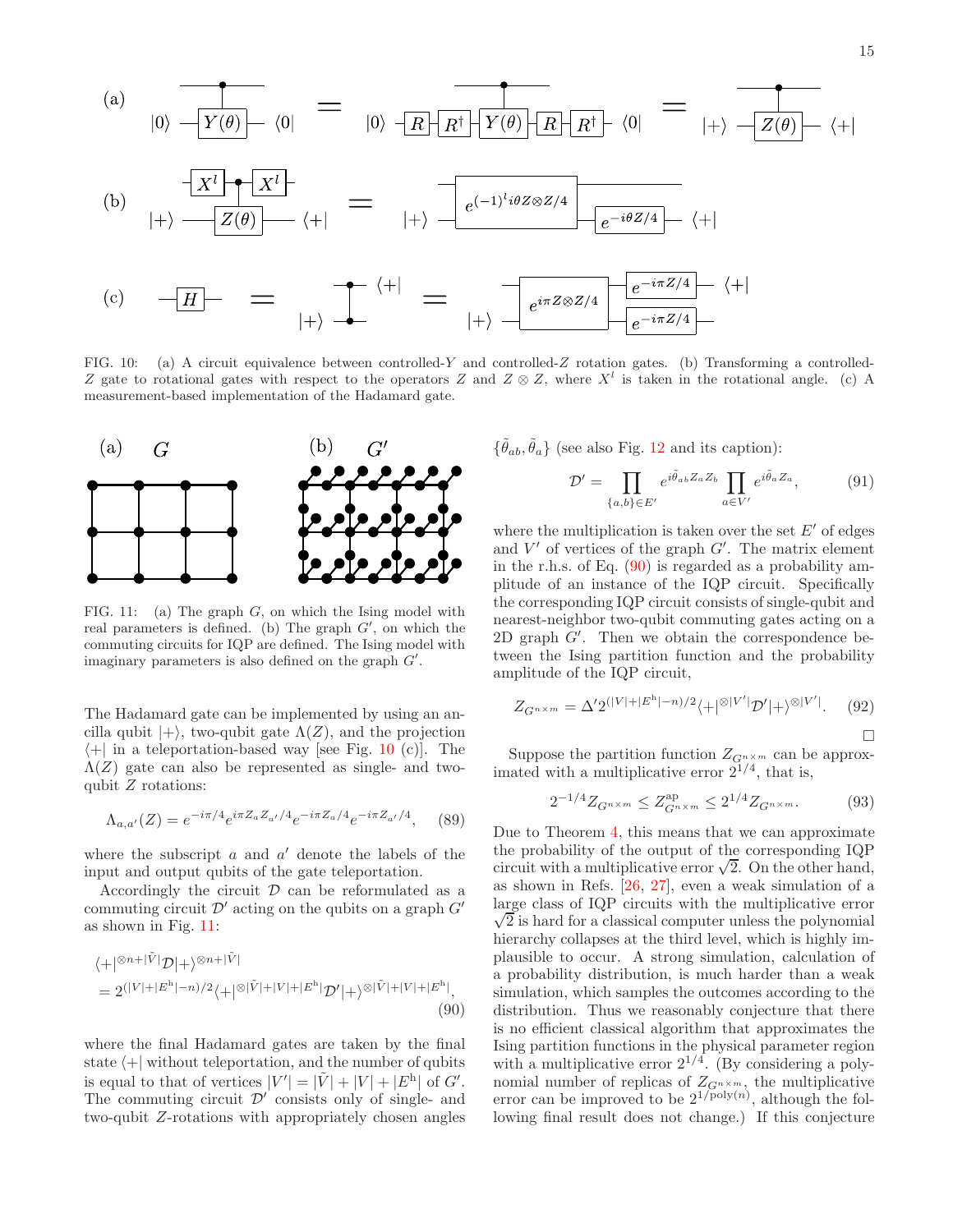

FIG. 12: The correspondence between the Ising models with real and imaginary parameters, on a square lattice  $G$  and another lattice  $G'$ , respectively. (a)-(d) In the case of a 1D lattice with magnetic fields and horizontal couplings (i.e.,  $n = 1$ ). (a) A 1D lattice G. (b) The corresponding decorated graph state  $|\tilde{G}\rangle$ . (c) A quantum circuit  $\mathcal{D}'$ , which is decomposed into singleand two-qubit  $Z$ -rotation gates as shown in Fig. 10. (d) The graph  $G'$ , on which the Ising model with imaginary parameters is defined. (e) A vertical coupling for the case of a square lattice G. (f) The corresponding decorated graph state  $|\tilde{G}\rangle$ . (g) The corresponding unitary gate in  $\mathcal{D}'$ . (h) The corresponding part of graph  $G'$ , on which the Ising model with imaginary parameters is defined. By combining  $(a)-(d)$  and  $(e)-(h)$  we can obtain Theorem 4.

is true, the classical improvement of the approximation scale  $\epsilon$  is limited to be  $\epsilon \geq (1 - 2^{-1/4}) \text{poly}(n) Z_{G^{n \times m}}/\Delta$ . Since we are interested only in the exponential behavior, a possible improvement of the approximation scale by a classical algorithm is  $\epsilon \sim Z_{G^{n \times m}}/\Delta$ .

For the ferromagnetic Ising models with a constant magnetic field on arbitrary graphs, fully polynomial randomized approximation scheme (FPRAS) has been know to exist [9]. However, under the random magnetic fields, approximation of ferromagnetic Ising partition functions belong, under an approximation-preserving reduction, to a class #BIS, which is defined as a counting problem of the number of independent sets of a bipartite graph  $[38]$ . The class  $\# \text{BIS}$  is known to lie in-between FPRAS and #SAT under an approximation-preserving reduction. Here #SAT indicates a counting problem of the number of satisfying configurations, and does not have an efficient (polynomial) multiplicative approximation unless NP=PR [7]. Moreover, it has been shown that a multiplicative approximation of antiferromagnetic Ising partition functions on d-regular graphs  $(d \geq 3)$  are NP-hard [39]. While an efficient approximation of Ising partition functions on the square lattices would still not

be excluded, these facts and the above partial evidence support a possibility that the proposed quantum algorithm of an additive approximation does a nontrivial task even in the physical parameter region.

There is also another interesting corollary of Theorem 4.

Corollary 1 (Real-imaginary correspondence)  $An$ arbitrary Ising partition function  $Z_{G^{n \times m}}$  on a square lattice  $G^{n \times m}$  with real parameters can be mapped into an Ising partition function  $Z_{G'}$  on a lattice  $G'$  shown in Fig. 11 (b) with imaginary parameters with a scale  $factor \Delta' 2^{-5nm+2n+m}$ :

$$
Z_{G^{n \times m}} = \Delta' 2^{-5nm + 2n + m} Z_{G'}.
$$
 (94)

Proof: In Ref. [26], a correspondence between IQP and Ising partition functions with imaginary parameters have been established. It tells that the matrix element in the r.h.s. of Eq. (92) is equivalent to an Ising partition function  $Z_{G'}$  on a lattice G' with imaginary parameters with a scale factor  $2^{|V'|}$ :

$$
Z_{G'} = 2^{|V'|}\langle + |^{\otimes |V'|}\mathcal{D}'| + \rangle^{\otimes |V'|}.\tag{95}
$$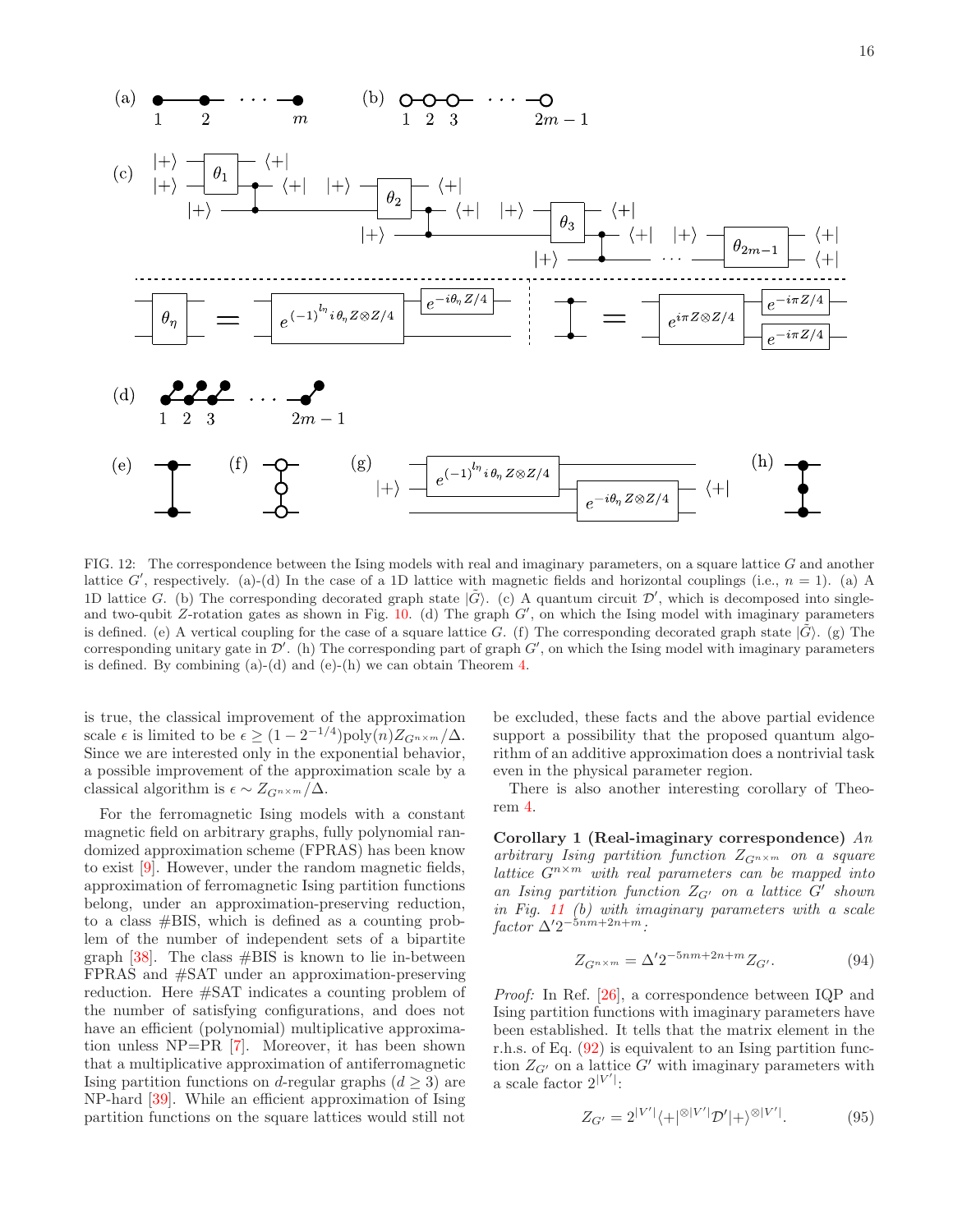Combining Eq. (95) with Theorem 4, we obtain

$$
Z_{G^{n \times m}} = \Delta' 2^{(|V| + |E^{h}| - n)/2} 2^{-|V'|} Z_{G'}
$$
  
=  $\Delta' 2^{-5nm + 2n + m} Z_{G'}$ . (96)

 $\Box$ 

There has been a transformation, such as a duality transformation [40], that maps Ising partition function with a real coupling strength into an imaginary one for a restricted case. However, Corollary 1 can be applied for Ising models with arbitrary real coupling strengths and magnetic fields. Since imaginary and real Ising partition functions are well studied in quantum and classical information, respectively, the real-imaginary correspondence would be useful to bridge these two fields.

### V. CONCLUSIONS AND DISCUSSIONS

We have constructed a quantum algorithm for an additive approximation of the partition functions of Ising models on square lattices. Specifically, we have argued both BQP-completeness [20, 28] and the extension toward the physical parameter region [21] within the same model fixing the lattice geometry. This allows us to calculate the approximation scale explicitly and to investigate the behavior of the approximation scale penetrating from the unitary case (Problem 1), which includes BQP-complete problem, to the physical parameter region, which is of central interest in statistical physics and computer science. We have shown that the MBQC interpretation always provides a better approximation than the constant depth straightforward quantum algorithm as long as the coupling strengths and magnetic fields are finite.

The overlap mapping and the MBQC interpretation are quite useful to translate the partition functions into quantum circuits and to calculate the resultant approximation scale. While we have only considered square lattices, this method could also be generalized to the Ising models on general lattice structures. In such a case, the MBQC interpretation is made on general graph states. In this context, Flow and its generalization, gFlow, theories [41, 42] would provide an efficient scheme to construct the corresponding quantum circuits.

Compared to the recent related work [25] based on an analytical continuation, the proposed construction

with linear operator simulations provides a comparable approximation error for the random-bond Ising models with magnetic fields (at least with the size mentioned in Ref. [25]). One advantage of the proposed algorithm in the physical parameter region is that the approximation scale can be easily obtained, which allows us to compare the performance with other approaches.

We have also provided a partial evidence that there is no efficient classical algorithm for a multiplicative approximation of the Ising partition functions in the physical parameter region. This has been shown by relating the quantum circuit that corresponds to the Ising partition functions to an IQP circuit. On the other hand, in the unitary case, the problem (Problem 1) that can be solvable by the proposed quantum algorithm is BQPcomplete. These facts strongly support that the proposed quantum algorithm does a nontrivial task even in the physical parameter regime with real coupling strengths and magnetic fields.

Unfortunately it is still unknown whether the proposed quantum algorithm does a nontrivial task inside the physical parameter region. However, the problems that we have to tackle are made clear now. Firstly we have to rigorously proof that classical simulation (weak simulation with a multiplicative error) of the related IQP circuits is hard. This could be solved by clarifying whether or not the IQP circuits become universal for quantum computation with the help of postselection [26, 27]. Secondary, we have to find a quantum algorithm or instances of the parameters that attain a multiplicative approximation. Otherwise, we have to show that an additive approximation with the approximation scale  $\Delta$  is still hard for a classical computer. In doing so, the quantum circuits we have constructed to approximate the physical Ising model might provide us a clew. If these would be accomplished, we could have another nontrivial quantum algorithm that solves quite important problems in statistical mechanics and computer science.

### Acknowledgments

KF is supported by JSPS Grant-in-Aid for Research Activity Start-up 25887034. This work was supported by JSPS Grant-in-Aid for Scientific Research(A) 25247068.

- [1] T. D. Lee and C. N. Yang, Phys. Rev. 87, 410 (1952).
- [2] J. J. Hopfield, Proc. Natl. Acad. Sci. 79, 2554 (1982).
- [3] S. Jain, P. Buckley, arXiv:physics/0510028 (2005).
- [4] P. W. Kasteleyn, Physica **27**, 1209 (1961).
- [5] M. E. Fisher, J. of Math. Phys. 7, 1776 (1966).
- [6] F. Barahona, J. Phys. A: Math. Gen. 15, 3241-3253 (1982).
- [7] D. Zuckerman, SIAM Journal on Computing 25, 1293

(1996).

[8] PR (randomized polynomial time computation) is a class of problems solvable by a probabilistic Turing machine in the following sense: if the correct answer is NO, it always returns NO. If the correct answer is YES, it returns YES with probability at least 1/2. RP trivially includes P (polynomial time computation) and hence RP=NP also implies P=NP, and hence is believed to be highly implau